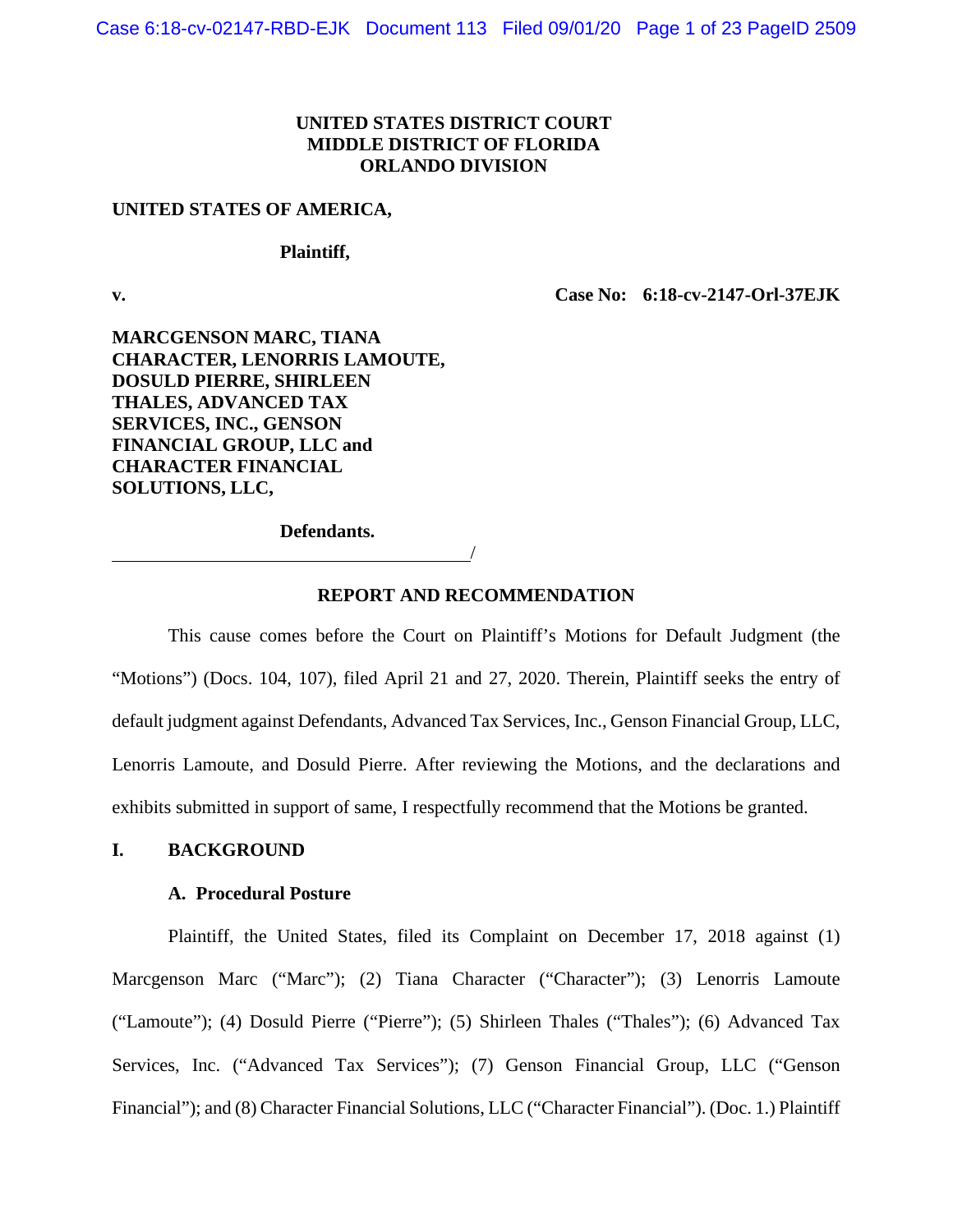alleges, in general, that Defendants prepared false federal income tax returns for personal profit. (*Id.* ¶ 1.) Specifically, the 84-page Complaint asserts four claims against Defendants, seeking: (1) an injunction under 26 U.S.C. § 7407 (Count I); (2) an injunction under 26 U.S.C. § 7408 (Count II); (3) an injunction under 26 U.S.C. § 7402(a) (Count III); and (4) disgorgement under 26 U.S.C. § 7402(a) (Count IV). (Doc. 1.) Essentially, these claims were brought with the aim of barring Defendants from preparing tax returns and from owning and operating a tax preparation business, and to disgorge any ill-gotten gains that they received for the preparation of false tax returns. (*Id.*)

The case has been resolved as to Defendants Marc, Thales, Character, and Character Financial, as each has reached stipulated agreements for permanent injunctions and judgments or the Court has dismissed the remaining claims pursuant to agreement between the parties. The Court entered a stipulated permanent injunction against Marc on January 1, 2020, which resolved Counts I, II, and III of the Complaint. (Doc. 88). The Court directed entry of judgment against Marc in the amount of \$710,191.55 on March 19, 2020, which resolved Count IV. (Docs. 100, 101.) The Court entered a stipulated permanent injunction against Thales on April 4, 2020, which resolved Counts I, II, and III and dismissed Count IV. (Doc. 103.) The Court entered a stipulated permanent injunction against Tiana Character and Character Financial Solutions, LLC on March 26, 2019, resolving Counts I, II, and III of the Complaint against both parties. (Doc. 49.) The Court directed entry of judgment against Character in the amount of \$77,927.84 on February 24, 2020, resolving Count IV of the Complaint. (Docs. 93, 94.) The United States consented to dismissal of Count IV of the Complaint against Character Financial, and the Court dismissed Count IV as to Character Financial on March 4, 2020. (Docs. 95, 96.)

Plaintiff has filed the present Motions for default judgment against the remaining Defendants in this case: Advanced Tax Services, Genson Financial, Lamoute, and Pierre. (Docs.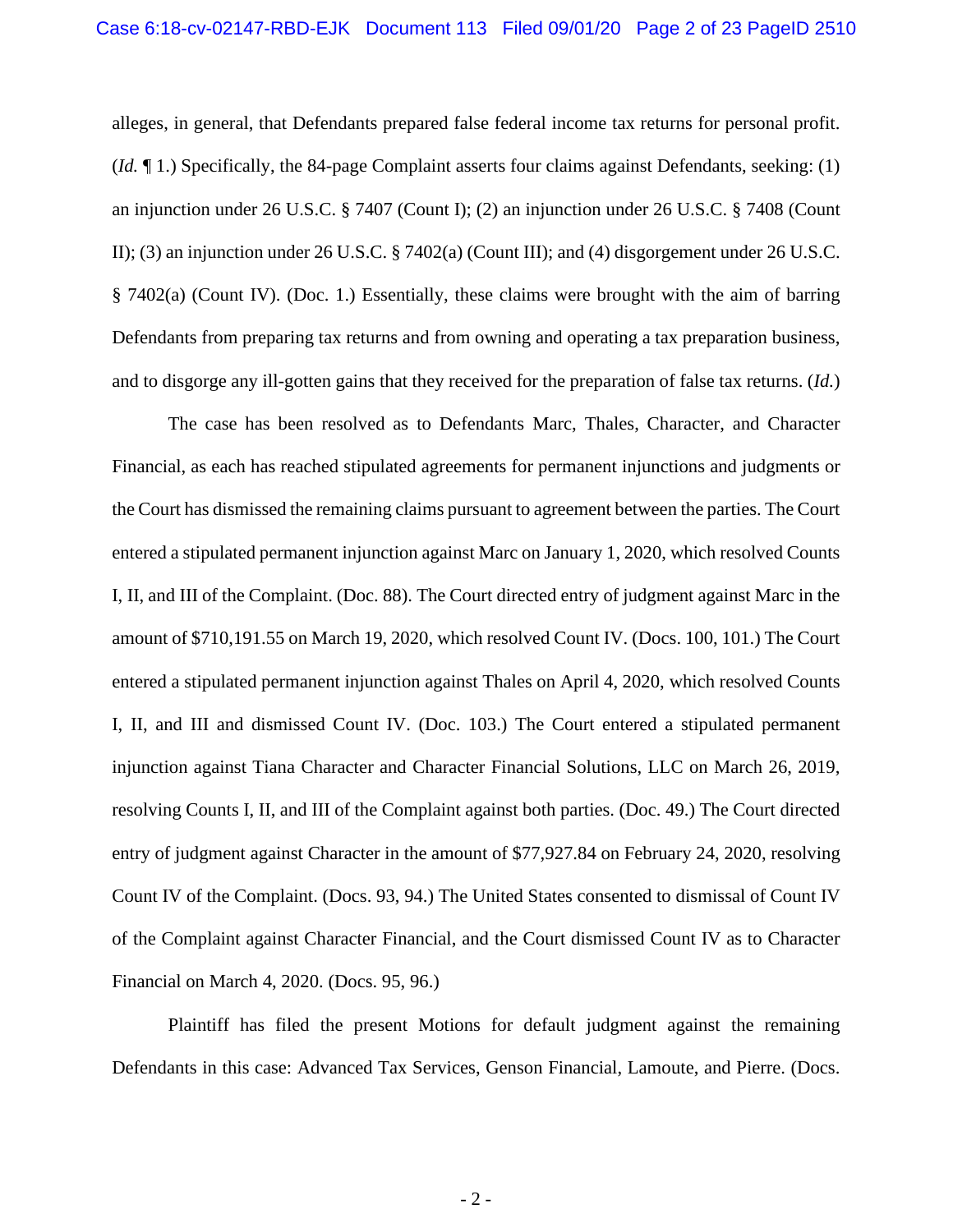104, 107). The Motions are each accompanied by supporting declarations and exhibits. No responses have been filed, and the time to do so has expired.

## **B. Factual Allegations Deemed Admitted as to Advanced Tax Services, Genson Financial, Lamoute, and Pierre[1](#page-2-0)**

Advanced Tax Services is a tax return preparation business. (Doc. 1, ¶ 10.) On or about February 3, 2012, Marc incorporated Advanced Tax Services in Florida. (*Id.* ¶ 11.) On November 27, 2013, Marc, identifying himself as the "Owner, CEO" of Advanced Tax Services, amended the officers and directors of Advanced Tax Services to name Genson Financial as the president, secretary, and treasurer of Advanced Tax Services. (*Id.*) The Annual Report that Marc, as "Owner" of Advanced Tax Services, filed on April 6, 2018, also identifies Genson Financial as the president, treasurer, and secretary of Advanced Tax Services. (*Id.*) Advanced Tax Services' business address is 5212 W. Colonial Dr., Orlando, FL 32808. (*Id.*)

On November 25, 2013, Marc and two other individuals incorporated Genson Financial in Florida. (*Id.* ¶ 12.) According to the amended Annual Report that Marc, as Manager, filed on June 13, 2018, Marc is the sole manager of Genson Financial, and its business address is 5212 W. Colonial Dr., Orlando, FL 32808. (*Id.*) Advanced Tax Services and Genson Financial operated up to eight tax preparation stores in Gainesville, Orlando, Eatonville, Kissimmee, Pensacola, and Sanford, Florida. (*Id.* ¶¶ 13–14.) Advanced Tax Services and Genson Financial employ individuals who prepare tax returns for compensation. (*Id.* ¶ 16.)

Defendants, Lamoute and Pierre, have prepared tax returns for compensation at Advanced Tax Services since at least 2015. (*Id.* ¶¶ 7–8.) Defendants prepare tax returns to generate bogus

<span id="page-2-0"></span><sup>1</sup> Defendants are deemed to have admitted all well-pled allegations of the complaint. *See Eagle Hosp. Physicians, LLC v. SRG Consulting, Inc*., 561 F.3d 1298, 1307 (11th Cir. 2009); *see also* Fed. R. Civ. P. 8 (b)(6).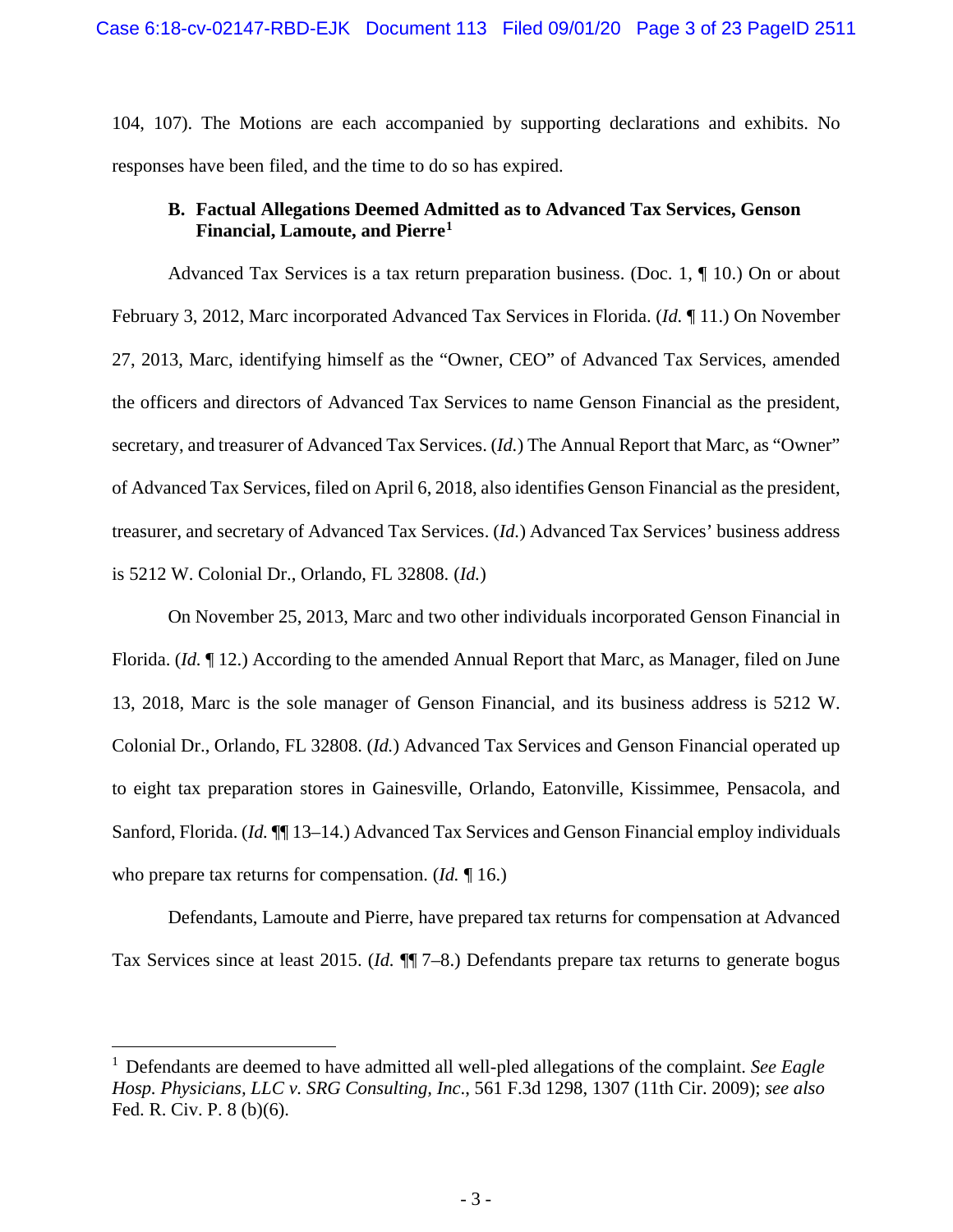refunds for customers, enabling them to charge high fees and maximize profits at the expense of the United States Treasury and their customers. (*Id.* ¶ 32.) Many of Defendants' customers earn low to moderate incomes and lack knowledge regarding tax law and tax return preparation. (*Id.* ¶ 33.) Customers often have no knowledge regarding what can legally be claimed as a credit or deduction on their tax returns or that Defendants prepared and filed false tax returns on their behalf. (*Id.*)

Defendants make false claims on tax returns, particularly on the forms attached to those returns, in order to improperly increase customers' refunds. (*Id.* ¶ 34.) Defendants charge customers fees for preparing the return, fees for each tax form attached to the return, and fees for filing the return. (*Id.*) These fees are all deducted from the customer's tax refund, often without the customer being told the amount Defendants actually charged for preparing the tax return. (*Id.*) Defendants draft tax returns that request a refund amount that is not based on the customer's actual income, expenses, deductions, and applicable qualifying credits. (*Id.* ¶ 35.) Instead, the refund is based on fabricated income, expenses, deductions, and credits reported by Defendants. (*Id*.)

Defendants prepare tax returns that include fraudulent claims for the Earned Income Tax Credit ("EITC"), often based on fabricated business income and expenses, bogus or improperly claimed dependents, and false filing status. (*Id.* ¶ 37.) The EITC is a refundable tax credit available to certain low-income working people. (*Id.* ¶ 38.) The amount of the credit is based on the taxpayer's income, filing status, and claimed number of dependents. (*Id.*) Because the EITC is a refundable credit, claiming an EITC can, in certain circumstances, reduce a taxpayer's federal tax liability below zero, entitling the taxpayer to a payment from the Treasury. (*Id*.)

Defendants falsified information to claim the maximum EITC for customers. (*Id.* ¶ 41.) For example, to bring the customer's reported earned income within the "sweet spot" for the EITC,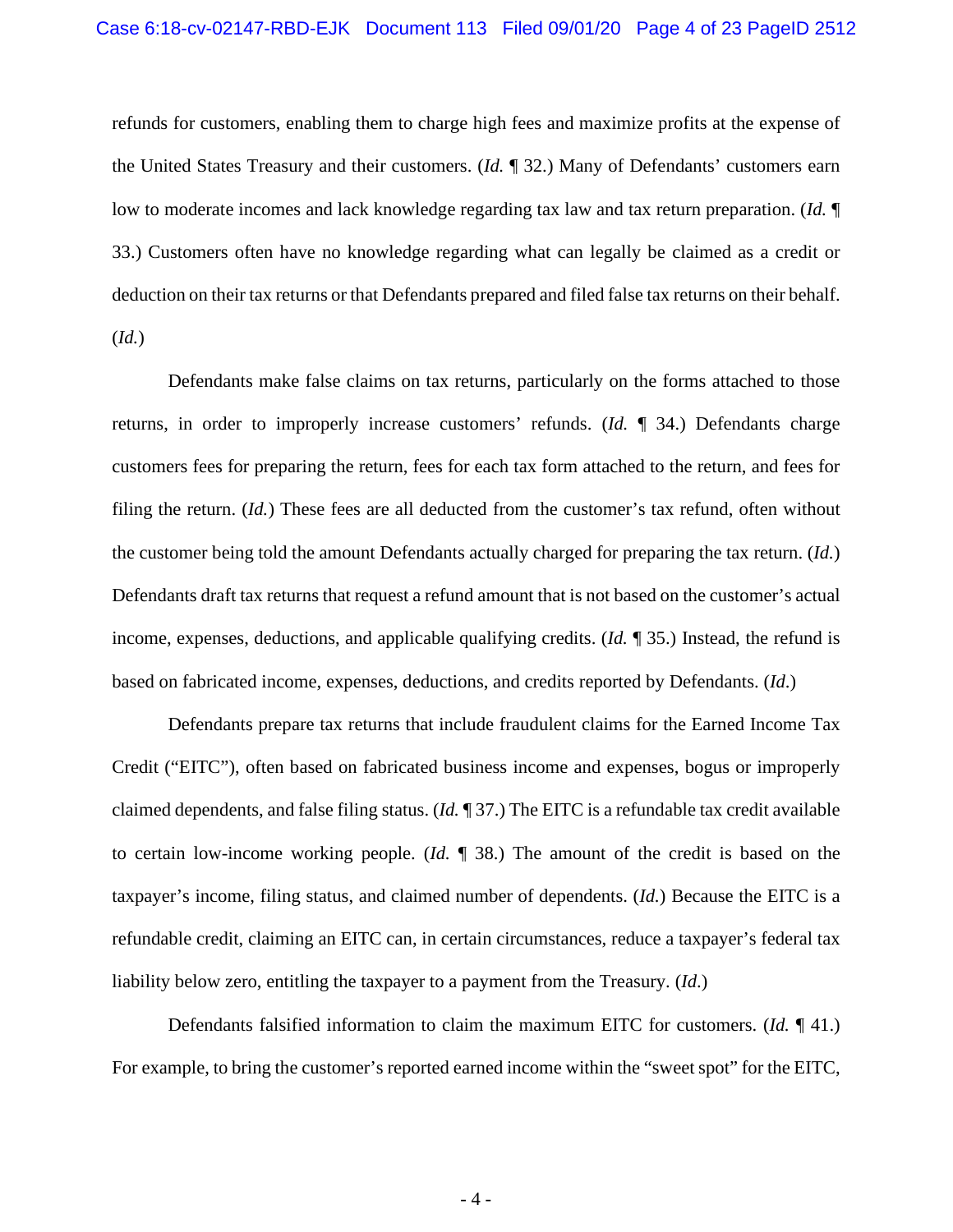and depending on a customer's actual income, Defendants inflated or fabricated business income reported on a Form Schedule C, "Profit or Loss from Business (Sole Proprietorship)" (used to report income and expenses from a sole proprietorship), in order to fraudulently increase customers' reported earned income, or claim bogus Schedule C expenses to fraudulently decrease customers' reported earned income, in order to obtain the maximum EITC. (*Id*.)

Because of the potential for abuse in claiming the EITC, Congress has authorized the Secretary of the Treasury to impose "due diligence" requirements on federal tax return preparers claiming the EITC for their customers, obligating the preparer to make "reasonable inquiries" to ensure the customer is legitimately entitled to the EITC. (*Id.* ¶ 43.) Defendants failed to comply with the due diligence requirements. (*Id*. ¶ 46.)

Defendants prepare tax returns reporting non-existent businesses on bogus Form Schedule C. (*Id.* ¶ 47.) On some of these returns, Defendants report substantial business income, but little or no expenses. (*Id.*) On other returns, Defendants report substantial expenses, but little or no income. (*Id.*) The determining factor is whether the tax return preparer needs to inflate a customer's income (or create income when the customer has none) to bring the reported income within the EITC "sweet spot," or to lower the taxable income of a customer who has actual income (such as wages reported on a W-2) in order to either bring the income within the EITC "sweet spot" or simply to create a phony business loss to offset the customer's wages and falsely or fraudulently reduce the customer's income tax liability. (*Id*. ¶¶ 48–52.)

Defendants also claim false itemized deductions on Form Schedule A to fraudulently reduce customers' taxable income. (*Id.* ¶ 92.) Defendants prepare tax returns for customers that make false claims for unreimbursed employee business expenses on Form Schedule A, particularly for purported business miles driven by customers. (*Id*. at ¶¶ 92–94.)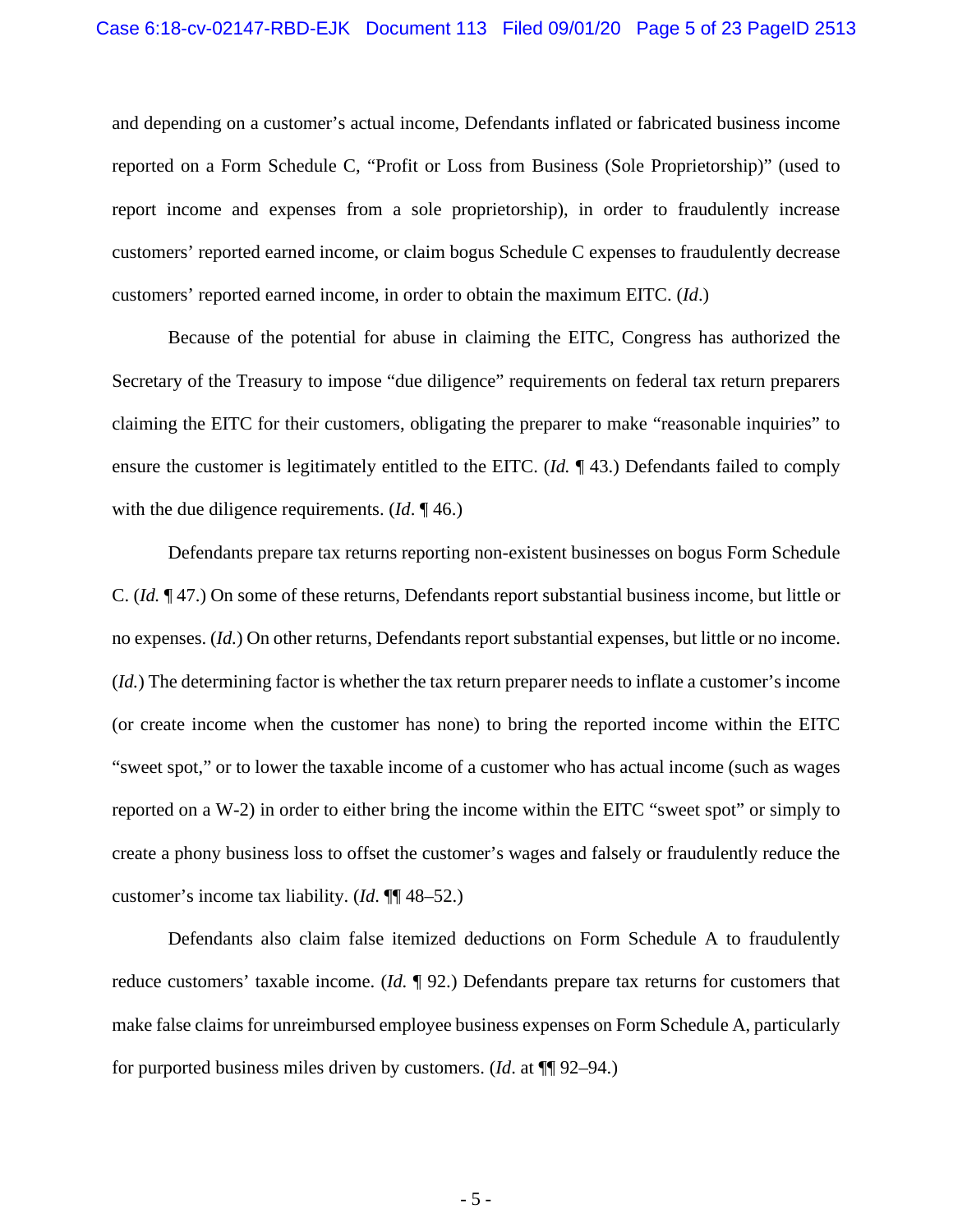Further, Defendants prepare and file federal tax returns on which they improperly claim false or fraudulent fuel tax credits. (*Id.* ¶ 136.) The fuel tax credit is available only to taxpayers who operate farm equipment or other off-highway business vehicles. (*Id.*) The fuel tax credit does not apply to passenger cars or vehicles that are registered to drive on public highways. (*Id.*) Defendants claim the fuel tax credit for fabricated and non-qualifying fuel purchases. (*Id*.  $\P$  136– 140.)

Defendants prepare tax returns on which they falsely report the amount of taxes withheld from customers' income far in excess of the taxes actually withheld as reported on Forms W-2 issued to the customers by their employers. (*Id.* ¶ 155.) Defendants disregard the federal tax withholdings reported on the Form W-2 and instead report a far larger amount on the tax return. (*Id.* ¶ 157.) By falsely claiming that a larger amount of tax was withheld from customers' income, Defendants falsely claim a larger refund of taxes allegedly withheld. (*Id.*) Defendants often report that a customer received wages or Household Help ("HSH") income,<sup>[2](#page-5-0)</sup> and that taxes were withheld from these reported wages or HSH income, when, in fact, the customer did not receive any wages or HSH income and, as a result, no taxes were withheld. (*Id.* ¶ 158.) Defendants then claim a bogus refund of taxes purportedly withheld from non-existent wages or HSH income that Defendants fabricated. (*Id.*)

Defendants also claim bogus education expenses for customers who did not attend college and had no qualifying education expenses, and falsely claim refundable education credits on customers' tax returns to generate a larger refund. (*Id.* ¶ 177.)

Defendants' customers are charged unconscionably high tax preparation fees, mostly through

<span id="page-5-0"></span><sup>2</sup> Household Help income is paid to individuals typically hired to perform household work. (*Id.* ¶ 42.)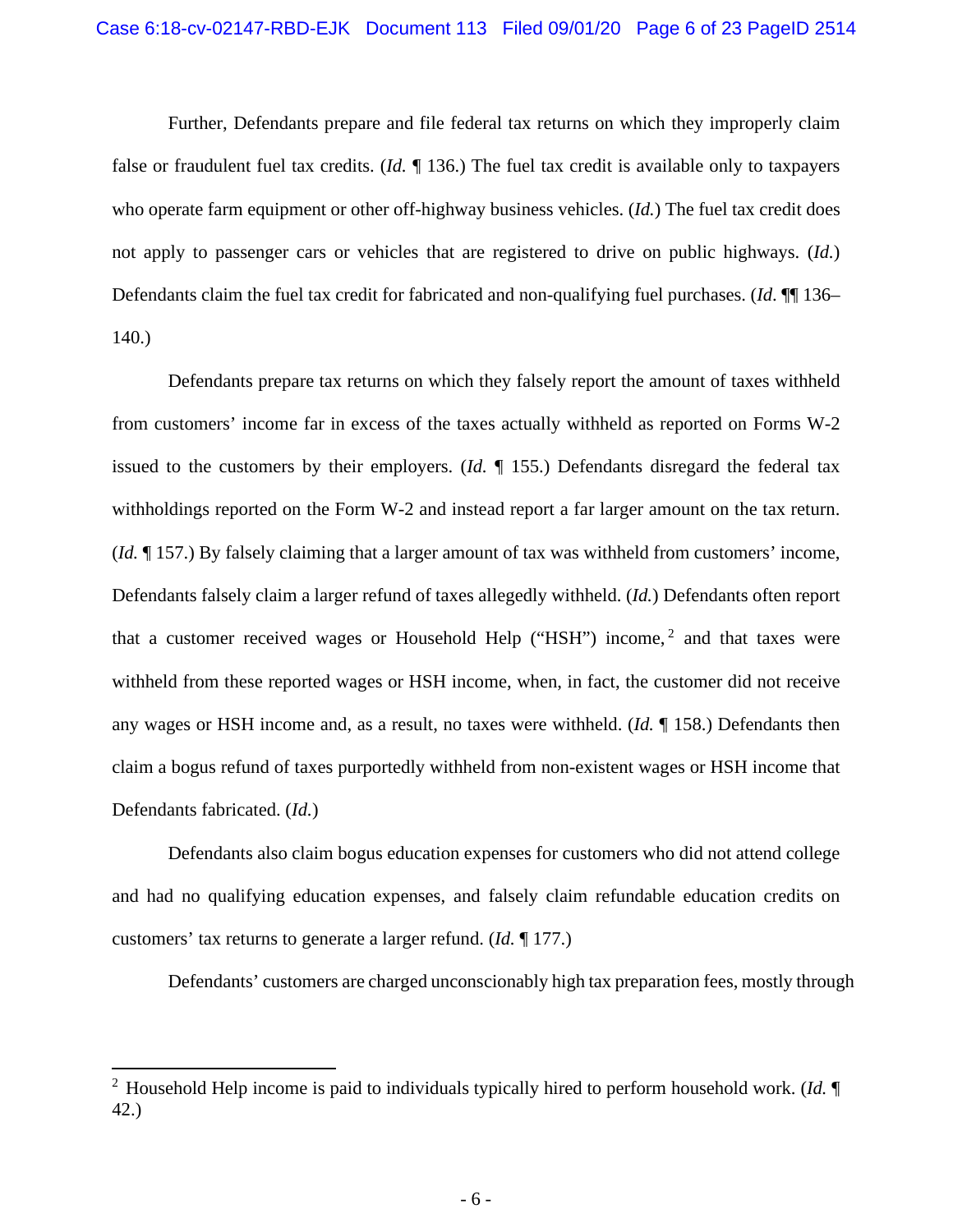added, deceptive fees, which are often charged without customers' knowledge. (*Id*. at ¶¶ 185–192.)

Finally, Defendants fail to provide customers with copies of their completed tax returns. (*Id.* ¶ 193.) Title 26 U.S.C. § 6107(a) requires that a tax return preparer to "furnish a completed copy of [a tax return or claim for refund] to the taxpayer not later than the time such return or claim is presented for such taxpayer's signature." (*Id*. ¶ 194.)

The undersigned finds that the Complaint contains numerous specific examples of false or fraudulent tax returns prepared by Defendants, which caused harm to the customers and to the United States. These practices harm the customers because Defendants prepare false or fraudulent tax returns that understate their customers' correct income tax liabilities and illegally cause customers to incorrectly report their federal tax liabilities and underpay their taxes. (*Id.* ¶ 226.) Consequently, customers' tax returns substantially understate their correct tax liabilities after paying high fees to have their tax returns prepared. (*Id.* ¶ 228.) As a result, many customers, who are often low-income taxpayers, now face large income tax debts and may be liable for penalties and interest. (*Id.*) Further, Defendants' conduct harms the United States by causing lost tax revenue. (*Id.* ¶ 227.)

### **II. STANDARD**

A district court may enter a default judgment against a properly served defendant who fails to defend or otherwise appear. Fed. R. Civ. P. 55(b)(2). The mere entry of a default by the Clerk does not, in itself, warrant the Court's entering a default judgment. *See Tyco Fire & Sec. LLC v. Alcocer*, 218 F. App'x 860, 863 (11th Cir. 2007). Rather, a defaulted defendant is only deemed to have admitted the plaintiff's well-pled allegations of fact. *Id.* "Thus, before entering a default *judgment* for damages, the district court must ensure that the well-pleaded allegations in the complaint, which are taken as true due to the default, actually state a substantive cause of action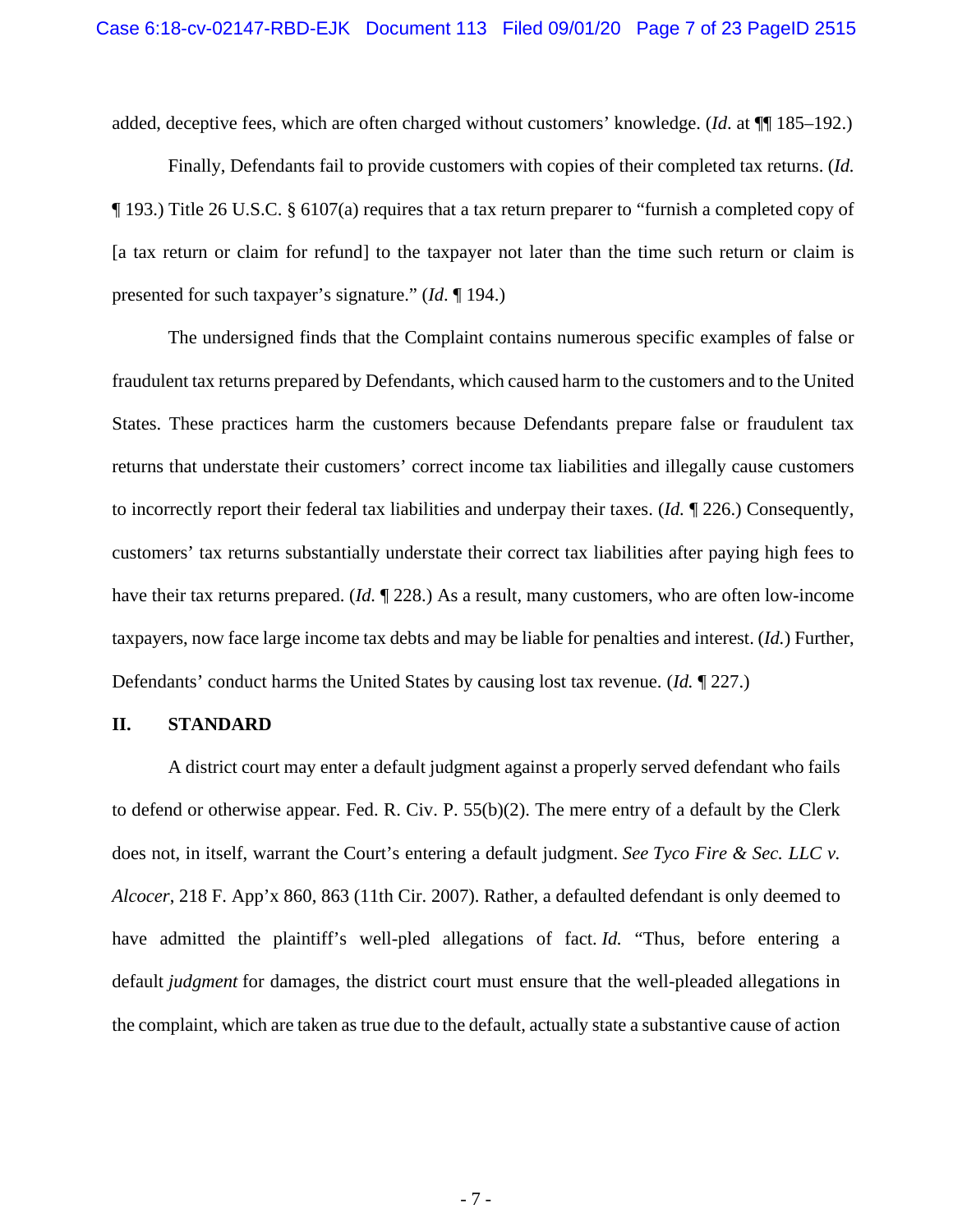and that there is a substantive, sufficient basis in the pleadings for the particular relief sought." *Id.* (emphasis in original).

"Once liability is established, the court turns to the issue of relief." *Enpat, Inc. v. Budnic,* 773 F. Supp. 2d 1311, 1313 (M.D. Fla. 2011). "Pursuant to [Federal](https://1.next.westlaw.com/Link/Document/FullText?findType=L&pubNum=1000600&cite=USFRCPR54&originatingDoc=I677e9a109ef011e8a064bbcf25cb9a66&refType=LQ&originationContext=document&transitionType=DocumentItem&contextData=(sc.History*oc.Search)) Rule of Civil [Procedure](https://1.next.westlaw.com/Link/Document/FullText?findType=L&pubNum=1000600&cite=USFRCPR54&originatingDoc=I677e9a109ef011e8a064bbcf25cb9a66&refType=LQ&originationContext=document&transitionType=DocumentItem&contextData=(sc.History*oc.Search)) 54(c), '[a] default judgment must not differ in kind from, or exceed in amount, what is demanded in the pleadings,' and a court may conduct hearings when it needs to determine the amount of damages, establish the truth of any allegation by evidence, or investigate any other matter." *Id.* (citing Fed. R. Civ. P. [55\(b\)\(2\).](https://1.next.westlaw.com/Link/Document/FullText?findType=L&pubNum=1000600&cite=USFRCPR55&originatingDoc=I677e9a109ef011e8a064bbcf25cb9a66&refType=LQ&originationContext=document&transitionType=DocumentItem&contextData=(sc.History*oc.Search))) Where all the essential evidence is of record, an evidentiary hearing on damages is not required. *SEC v. Smyth,* 420 F.3d 1225, 1232 n.13 (11th Cir. 2005).

### **III. DISCUSSION**

### **A. Jurisdiction**

Advanced Tax Services and Genson Financial Group, LLC, were served on December 21, 2018. (Docs. 9, 10.) They initially retained counsel and answered the Complaint (Doc. 28), but subsequently, the Court struck their Answer after the Court permitted their counsel to withdraw and they failed to obtain new counsel. (Docs. 84, 85, 86.) As Advanced Tax Services and Genson Financial Group appeared and never contested service of process, the undersigned finds that service of process was perfected on these two entities.

Lamoute and Pierre were served on December 22, 2018. (Docs. 11, 12.) Lamoute was served personally and accepted service for Pierre as co-resident. (*Id.*) Neither appeared in this action, and the Clerk entered default against them on February 8, 2019. (Docs. 38, 39). Because service of process on them complied with federal procedural rules regarding service of process on an individual, Fed. R. Civ. P. 4(e)(2), the Court also finds service of process on them was proper.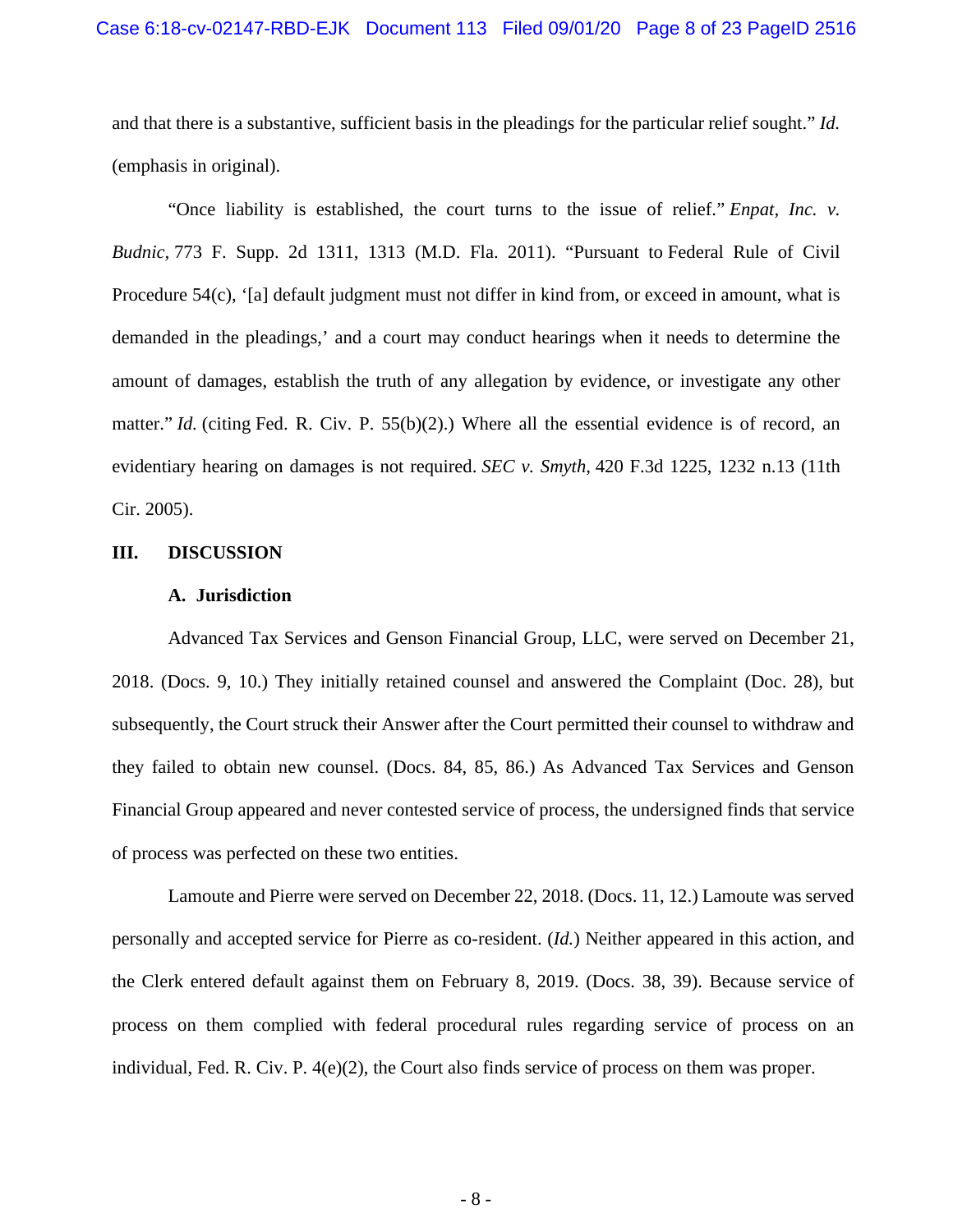The Court has federal question jurisdiction over this action pursuant to 28 U.S.C. §§ 1340 and 1345, as well as 26 U.S.C. § 7402(a). The Court has personal jurisdiction over Advanced Tax Services and Genson Financial because they appeared and litigated this action without contesting personal jurisdiction. S*ee* Fed. R. Civ. P. 12(h)(1); (Doc. 1, ¶¶ 10–11; Doc. 28.) The Court has personal jurisdiction over Lamoute and Pierre because they reside in Florida and are thus subject to suit in Florida. (Doc. 1,  $\P$  $7-8$ ).

### **B. Liability**

# **1. Count I - The United States is entitled to an injunction under 26 U.S.C. § 7407.**

Title 26 of the U.S. Code, Section 7407, provides for injunctive relief against a "tax return preparer" who engages in 1) conduct subject to penalty under 26 U.S.C. §§ 6694 or 6695, or 2) other fraudulent or deceptive conduct that substantially interferes with the administration of the internal revenue laws. 26 U.S.C. § 7407(b)(1)(A), (D). Under § 7407, the government must show: "(1) that the defendant is an 'income tax return preparer' within the meaning of IRC  $\S 7701(a)(36)$ ; (2) that he engaged in conduct described in § 7407(b)(1)(A)-(D); and (3) that injunctive relief is appropriate to prevent the recurrence of such conduct." *U.S. v. Prater*, No. 8:02-CV-2052-T-23MSS, 2005 WL 2715401, \*5 (M.D. Fla. 2005). Once the government establishes any of the penalty conduct or other violations enumerated in § 7407, it need only also demonstrate "that injunctive relief is appropriate to prevent recurrence of such conduct." 26 U.S.C. § 7407(b)(2). Where, as here, the conduct is continual or repeated, the Court may enjoin a return preparer from preparing any federal tax returns if it finds that a narrower injunction would be insufficient to prevent further interference with the administration of the internal revenue laws. *Id.*

### **a. Defendants are tax return preparers under 26 U.S.C. § 7701(a)(36).**

A "tax return preparer" is "any person who prepares for compensation, or who employs one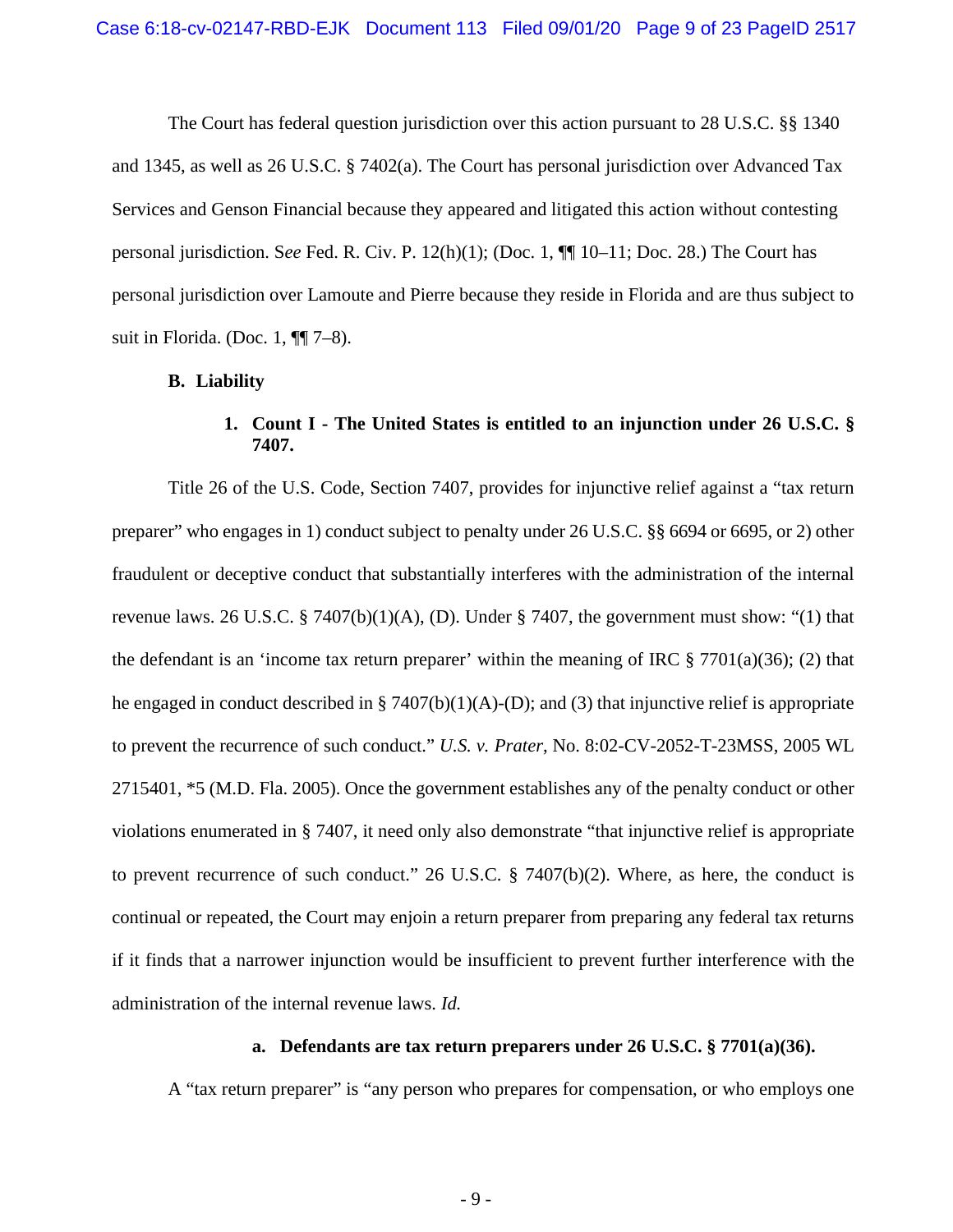or more persons to prepare for compensation, any return of tax imposed by this title or any claim for refund of tax imposed by this title." 26 U.S.C. § 7701(a)(36)(A). Advanced Tax Services and Genson Financial employ others to prepare tax returns for compensation. (Doc. 1,  $\P$  10–14, 16.) Further, Lamoute and Pierre prepare tax returns for compensation. (*Id.* ¶¶ 7–8, 16.) Thus, Defendants are tax return preparers within the meaning of § 7701.

# **b. Defendants engaged in penalty conduct under §§ 6694 and 6695 as well as other fraudulent or deceptive conduct.**

Sections 6694(a) and (b) of the Internal Revenue Code provide for penalties against tax return preparers who understate a customer's tax liability based on unrealistic positions, or due to the preparer's willful, reckless, or intentional disregard of rules and regulations. 26 U.S.C. §§ 6694(a), (b). As detailed in the Complaint, Defendants repeatedly violated §§ 6694(a) and (b) by preparing and employing preparers who prepare tax returns containing phony credits and deductions, including false claims for the fuel tax credit, Earned Income Tax Credit, fake Schedule C business income and expenses, and bogus Schedule A deductions. (Doc. 1,  $\P\P$  10–14, 16, 37–41, 43–82, 92–154.) Such conduct has given rise to a permanent injunction under 26 U.S.C. § 7407. *See, e.g.*, *United States v. Sonibare*, 504 F. Supp. 2d 566, 572 (D. Minn. 2007); *United States v. Baxter*, 372 F. Supp. 2d 1326, 1327–30 (M.D. Ala. 2005).

Further, Plaintiff alleges that Defendants repeatedly and continually violated § 6695(b) and § 6695(c) by failing to sign tax returns that they prepare and by failing to report an identifying number of the tax return preparer or the employer on a tax return that the preparer or an employee prepares. (Doc. 1,  $\P$  243.) Defendants also repeatedly and continually violated § 6695(g) by deliberately fabricating claims on customers' tax returns and disregarding the EITC due diligence requirements. (*Id.* ¶¶ 37–41, 43–46.)

Further, Defendants substantially interfered with the administration of the internal revenue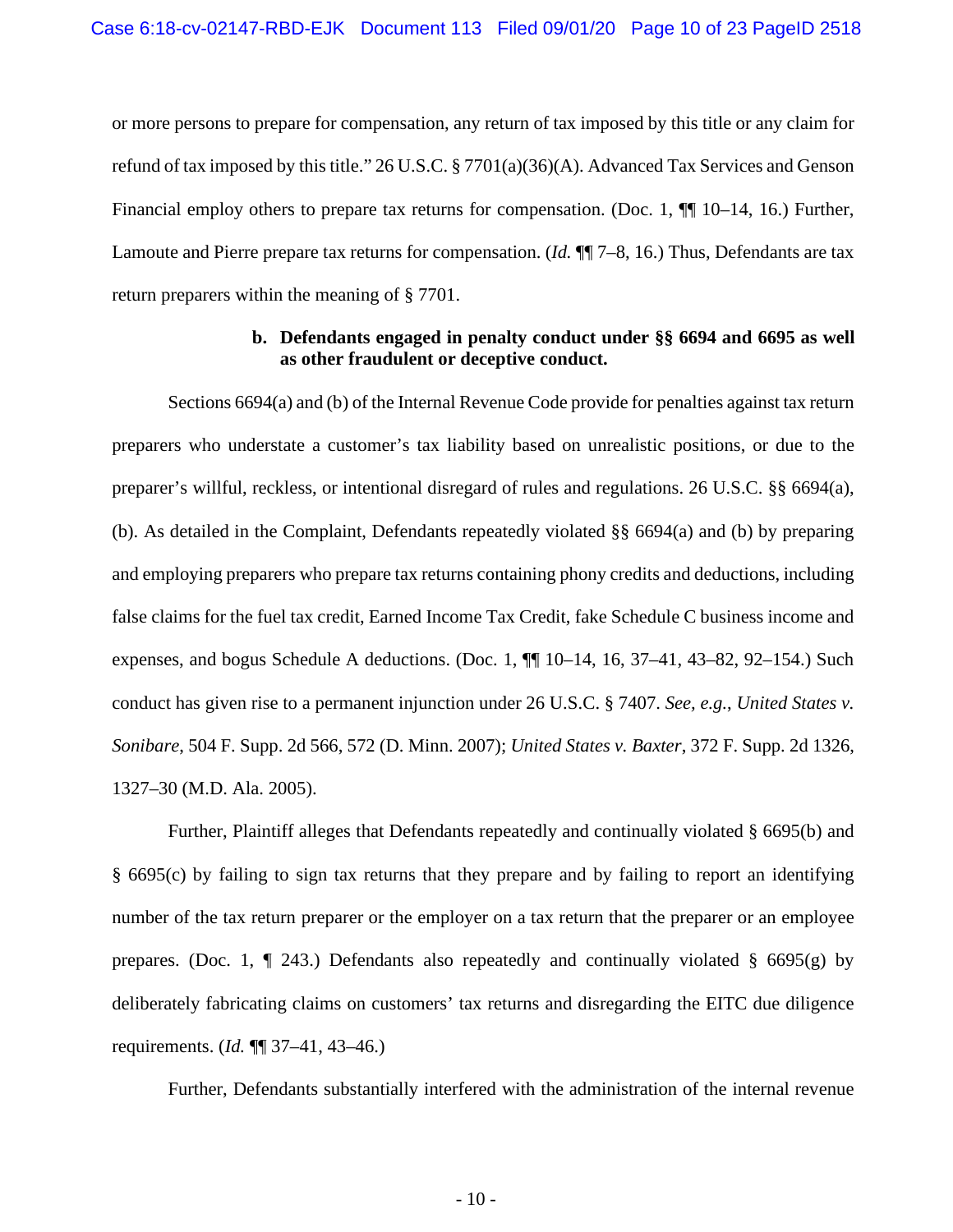laws. Their customers were not reporting their correct tax liabilities, not paying taxes they may owe, and were receiving refunds in amounts to which they were not entitled. (*Id.* ¶¶ 226–227.) Defendants attempted to conceal their misconduct and the false claims they make on tax returns from the government and their customers, who are frequently given an incomplete (if any) copy of their completed tax return. (*Id.* ¶¶ 193–195.) This widespread deceptive conduct supports injunctive relief. *See United States v. Musin*, 953 F. Supp. 2d 944, 967–69 (S.D. Iowa 2011).

## **c. A permanent injunction is the only way to stop Defendants from continuing their filing of fraudulent tax returns.**

As detailed above, Defendants' business is based on claiming high refunds by fabricating deductions and claims so that they can charge high fees, which are subtracted from the customers' inflated refunds. Defendants' preparation of tax returns making false or fraudulent claims and disregard of the law demonstrates the need for a permanent injunction barring them from acting as tax return preparers. *See United States v. Pugh*, 717 F. Supp. 2d 271, 299 (E.D.N.Y. 2010). A narrower injunction, barring only violations of §§ 6694 and 6695, would be ineffective.

Relevant factors to consider for issuance of an injunction include:

the gravity of the harm caused by the offense; the extent of the defendant's participation and his degree of scienter; the isolated or recurrent nature of the infraction and the likelihood that the defendant's customary business activities might again involve him in such transaction[s]; the defendant's recognition of his own culpability; and the sincerity of his assurances against future violations.

*United States v. Kaun*, 827 F.2d 1144, 1149–50 (7th Cir. 1987).

Here, the gravity of the harm is severe. Defendants and their employees make false claims on tax returns to obtain bogus refunds from the Treasury. (Doc. 1, ¶¶ 32–36, 185–192.) Defendants, who hold themselves out to the public as tax professionals, are presumed to be familiar with the Internal Revenue Code. *See United States v. Venie*, 691 F. Supp. 834, 839 (M.D. Pa. 1988). The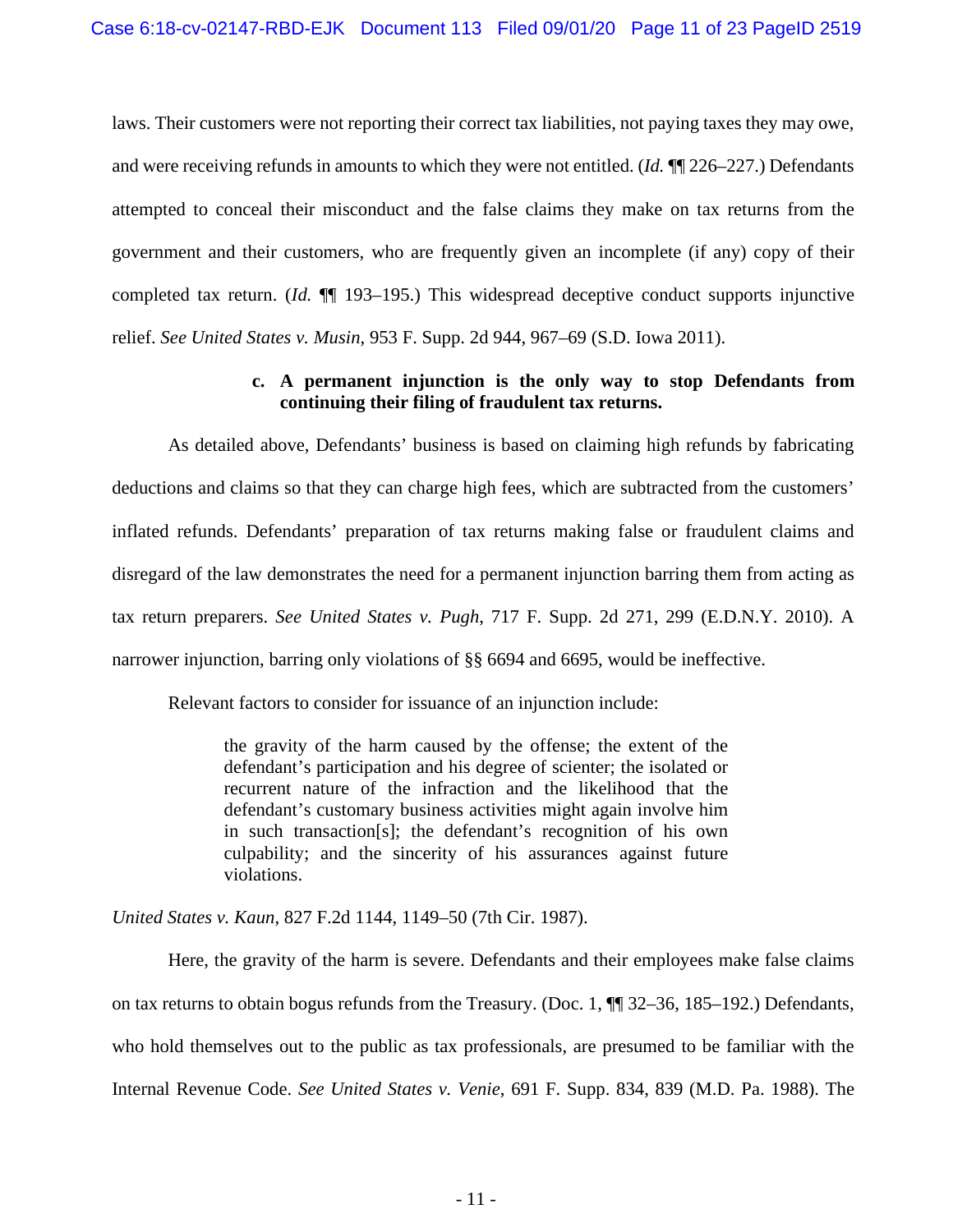fabrication of claims on tax returns is a clear and intentional disregard of the law. Plaintiff asserts that an order barring only specific conduct will have no effect. Defendants will disregard the order, further attempt to conceal their actions, find new ways to assist with tax return preparation, or find new phony claims to report on returns to skirt the language of a limited injunction. Any of these actions would force the government again to devote resources to curtailing their behavior. And Defendants are unable to provide the Court with any assurance they would obey the law in light of their default. To protect the public and the United States, the undersigned recommends that Defendants not be allowed to prepare tax returns, or own, manage, or invest in any tax return preparation business, and that injunctive relief under § 7407 is appropriate.

### **2. Count II - The United States is entitled to an injunction under 26 U.S.C. § 7408.**

Title 26 of the U.S. Code, Section 7408, provides that injunctive relief is proper where a defendant engaged in "specified conduct" and where the court determines "that injunctive relief is appropriate to prevent recurrence of such conduct." 26 U.S.C. § 7408(b). "Specified conduct" includes any conduct subject to penalty under 26 U.S.C. § 6701. *Id.* § 7408(c)(1); *United States v. Miner*, No. 6:10-cv-1873-Orl-41DAB, 2014 WL 7361829, at \*4–5 (M.D. Fla. 2014). Section 6701 imposes a penalty on any person who: (1) aids, assists, or advises with respect to the preparation or presentation of any portion of a tax return, claim or other document; (2) knows or has reason to know that such portion will be used in connection with a material matter arising under federal tax law; and (3) knows that such portion (if used) would result in an understatement of another person's tax liability. 26 U.S.C. § 6701(a). Violations of § 6701 include illegal conduct perpetrated by subordinates, as well as knowing of, and not attempting to prevent, such conduct. *Id.* § 6701(c).

The Government has presented evidence, beyond mere inaccuracies in tax returns, sufficient to show that Defendants knowingly and deliberately stated inaccurate amounts on tax returns in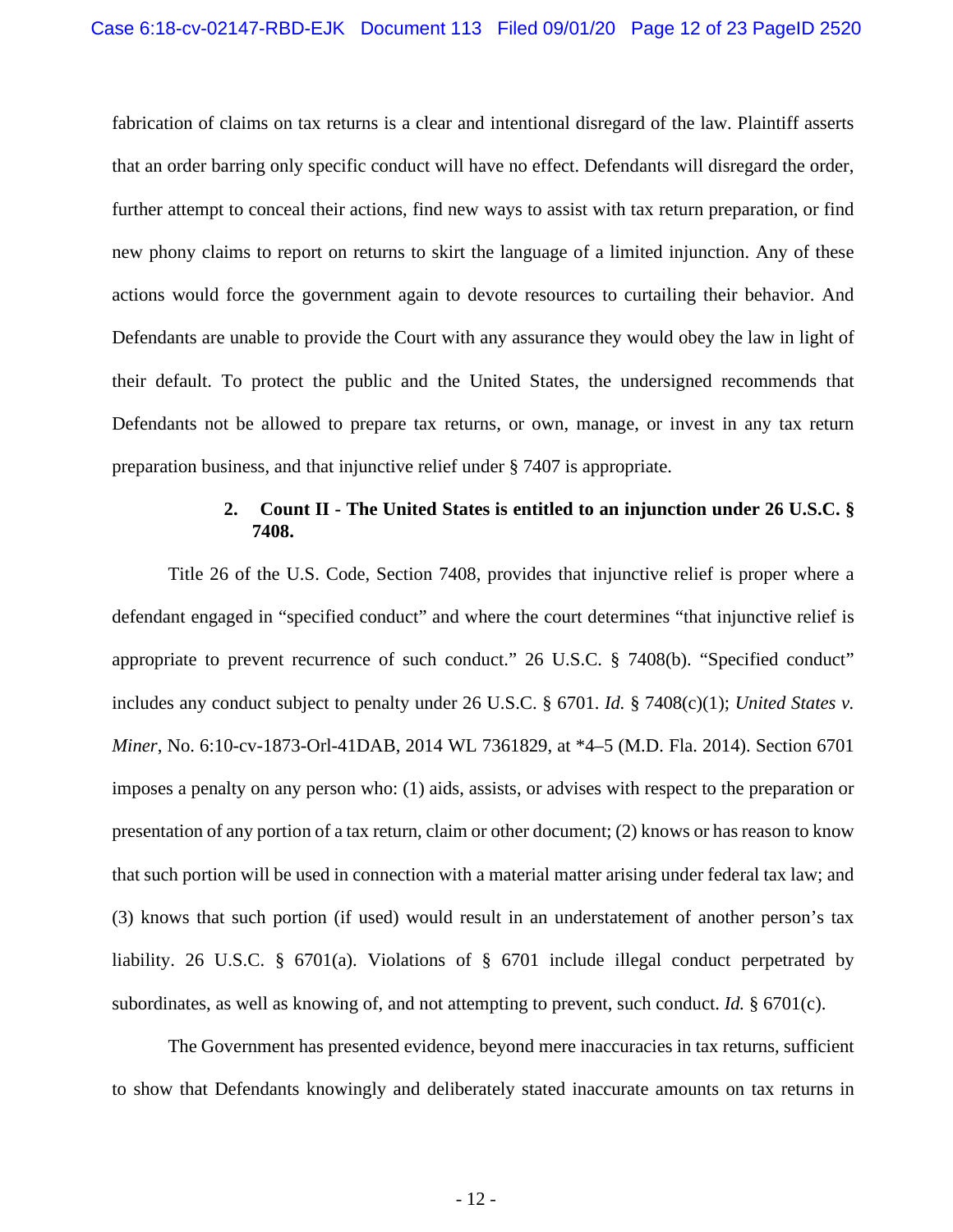order to maximize their customers' tax refunds, by among other things, (1) claiming bogus fuel tax credits, (2) preparing bogus Schedules A and C, and (3) bypassing EITC due diligence requirements. (Doc. 1, ¶¶ 37–41, 43–82, 92–154, 196–225.) These actions are intended to illegally boost customer refunds, from which Defendants collect their fees. Because the phony claims reduce customers' tax liabilities, they relate to a "material matter." *Warner v. United States*, 726 F. Supp. 1287, 1290 (S.D. Fla. 1989). Defendants know these actions understate customers' liabilities, as Defendants need to generate a bogus, inflated refund to subtract their inflated fees.

Once the government shows that Defendants engaged in conduct subject to penalty under § 6701, the Court may issue an injunction under § 7408 if such relief is appropriate to prevent recurrence of that conduct. 26 U.S.C. § 7408. As discussed above, injunctive relief is appropriate and a narrower injunction would be insufficient. Thus, the undersigned recommends the issuance of an injunction under § 7408.

## **3. Count III - The United States is entitled to an injunction under 26 U.S.C. § 7402.**

Title 26 of the U.S. Code, Section 7402(a), grants district courts broad authority to issue injunctions "as may be necessary or appropriate for the enforcement of the internal revenue laws." 26 U.S.C. § 7402(a). The authority provided under § 7402(a) is "in addition to and not exclusive of any and all other remedies" available to enforce the internal revenue laws. *Id.* The statute manifests "a congressional intention to provide the district courts with a full arsenal of powers to compel compliance with the internal revenue laws." *Brody v. United States*, 243 F.2d 378, 384 (1st Cir. 1957). Thus, it allows for injunctions even where other remedies are available.

This broad grant of authority allows courts "to enjoin interference with tax enforcement even when such interference does not violate any particular statute." *United States v. Ernst & Whinney*, 735 F.2d 1296, 1300 (11th Cir. 1984). The "decision to issue an injunction under § 7402(a) is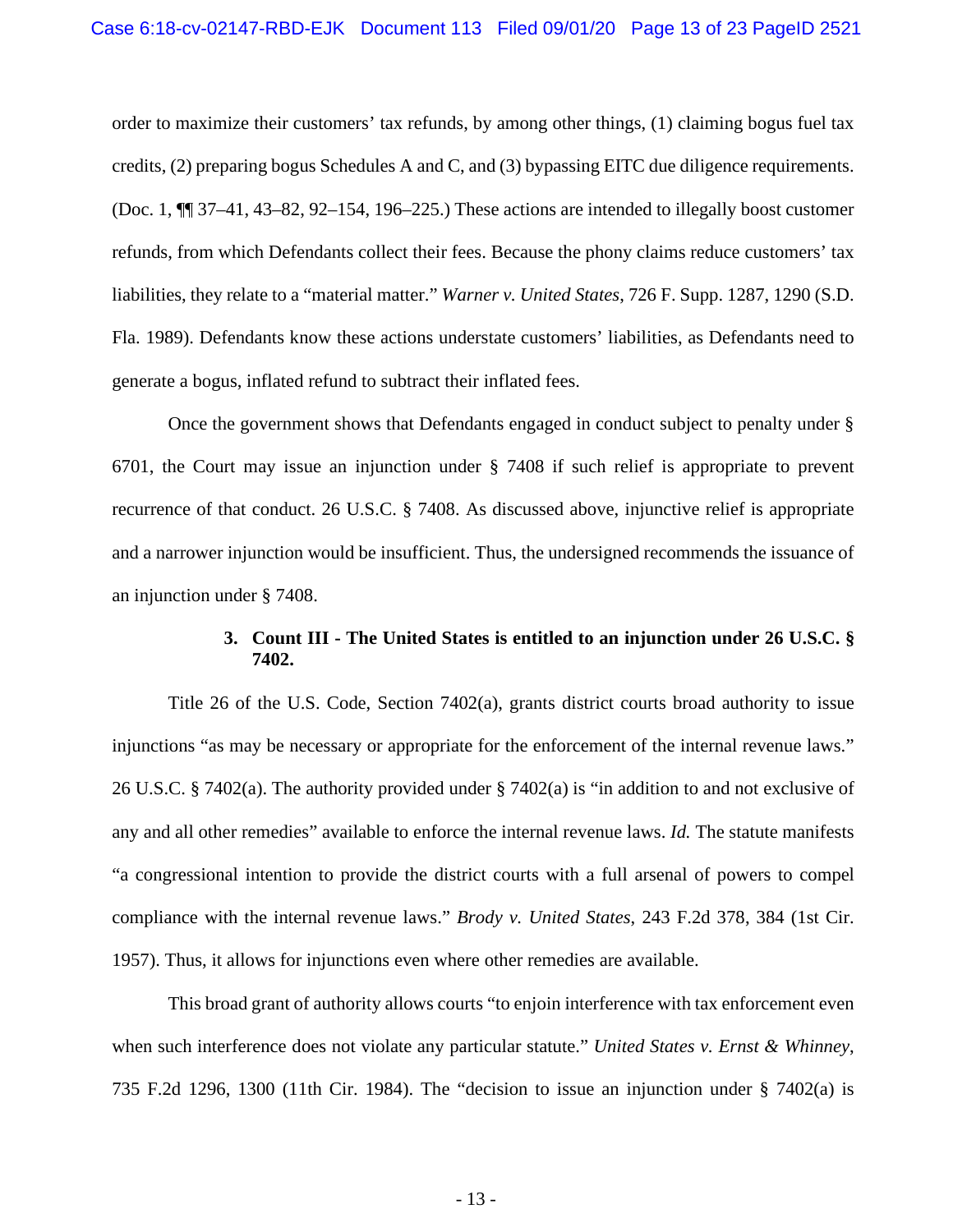governed by the traditional factors shaping the district court's use of the equitable remedy." *Id.* at 1301. "It is sufficient under § 7402 for the Government to prove a pattern of gross negligence or recklessness, so long as injunctive relief is 'necessary or appropriate for the enforcement of the internal revenue laws.'" *United States v. Stinson*, 239 F.Supp.3d 1299, 1318-19 (M.D. Fla. 2017), *aff'd*, 729 F. App'x 891 (11th Cir. 2018) (quoting § 7402(a)). Under the traditional equitable factors, an injunction may issue where a party demonstrates

> 1) it has suffered an irreparable injury; (2) remedies available at law, such as monetary damages, are inadequate to compensate for that injury; (3) considering the balance of hardships between the plaintiff and defendant, a remedy in equity is warranted; and (4) the public interest would not be disserved by a permanent injunction.

*Angel Flight of Ga., Inc. v. Angel Flight Am., Inc.*, 522 F.3d 1200, 1208 (11th Cir. 2008).

### **a. The United States has shown that it has suffered irreparable injury.**

Plaintiff has demonstrated that it has suffered irreparable harm. (Doc. 1, ¶¶ 226–234, 256– 258.) Defendants have a well-documented history of preparing fraudulent tax returns over multiple years at multiple locations. The admitted, well-pled allegations show how Defendants reported false claims on customers' tax returns without the customers' knowledge. (*Id.* ¶¶ 10–14, 16, 32–184, 196– 225.) Defendants did not review completed returns with customers and they charged unconscionable fees, often without customers' knowledge. (*Id.* ¶¶ 32–34, 185–195.)

Defendants' stores filed thousands of false tax returns, the Treasury issued refunds based on the false claims made on the returns, and Defendants subtracted their fees from the bogus refunds. The irreparable harm thus includes not only the loss of millions of dollars to the Treasury, but also fraud against Defendants' low-income customers, injury to law-abiding return preparers who lost customers to Defendants, and the undermining of public confidence in the tax law. (*Id.* ¶¶ 226–234.) Additionally, Defendants' activities will cause "further depletion of Government resources" by way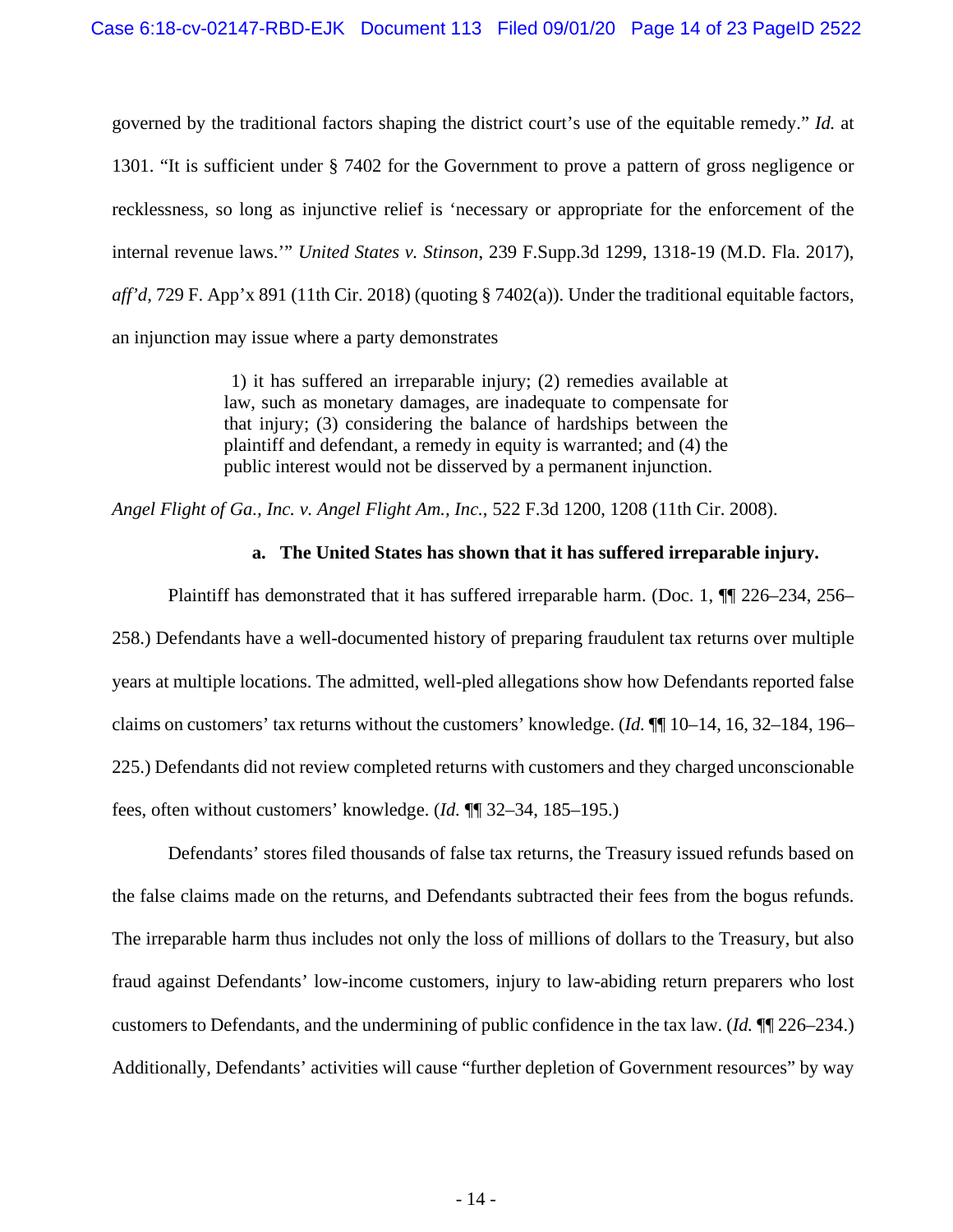of customer audits. (*Id.* ¶ 230); *United States v. Music Masters, Ltd.*, 621 F. Supp. 1046, 1058 (W.D.N.C. 1985). Plaintiff asserts that the IRS does not have the capability to review, much less audit, every tax return filed by Defendants. Thus, the government cannot recover all of the tax losses associated with the widespread fraud from Defendants' past or future conduct, as this would result in a "maze of lawsuits" against each of Defendants' customers. (Doc. 1, ¶¶ 227, 230–231, 234); *Music Masters*, 621 F. Supp. at 1058 (internal quotation marks omitted).

### **b. The United States has no adequate legal remedy.**

Section 7402 provides courts with the power to enter equitable relief, including injunctive relief and disgorgement, as necessary for the administration of the internal revenue laws. 26 U.S.C. § 7402(a). The United States has no other adequate remedy at law because Defendants will continue their pattern of preparing and submitting false tax returns. (Doc. 1,  $\P$  256.) The only means to stop the Treasury's loss from the issuance of bogus tax refunds as a result of Defendants' fraudulent tax return preparation is injunctive relief.

## **c. The injuries to the United States and Defendants' customers outweigh any harm to Defendants by preventing further illegal conduct.**

While a permanent injunction barring Defendants from preparing tax returns or being involved with a return preparation business may impair their "livelihood," their business model fundamentally depends upon defrauding customers and the government, which does not provide a legitimate source of income. While Defendants will be denied the ability to prepare tax returns, "the harm to them is substantially outweighed by the harm to which their clients are subjected by having fraudulent tax returns prepared in their names." *U.S. v. Buddhu*, No. 3:08-cv-0074 (CFD), 2009 WL 1346607, at \*5 (D. Conn. May 12, 2009).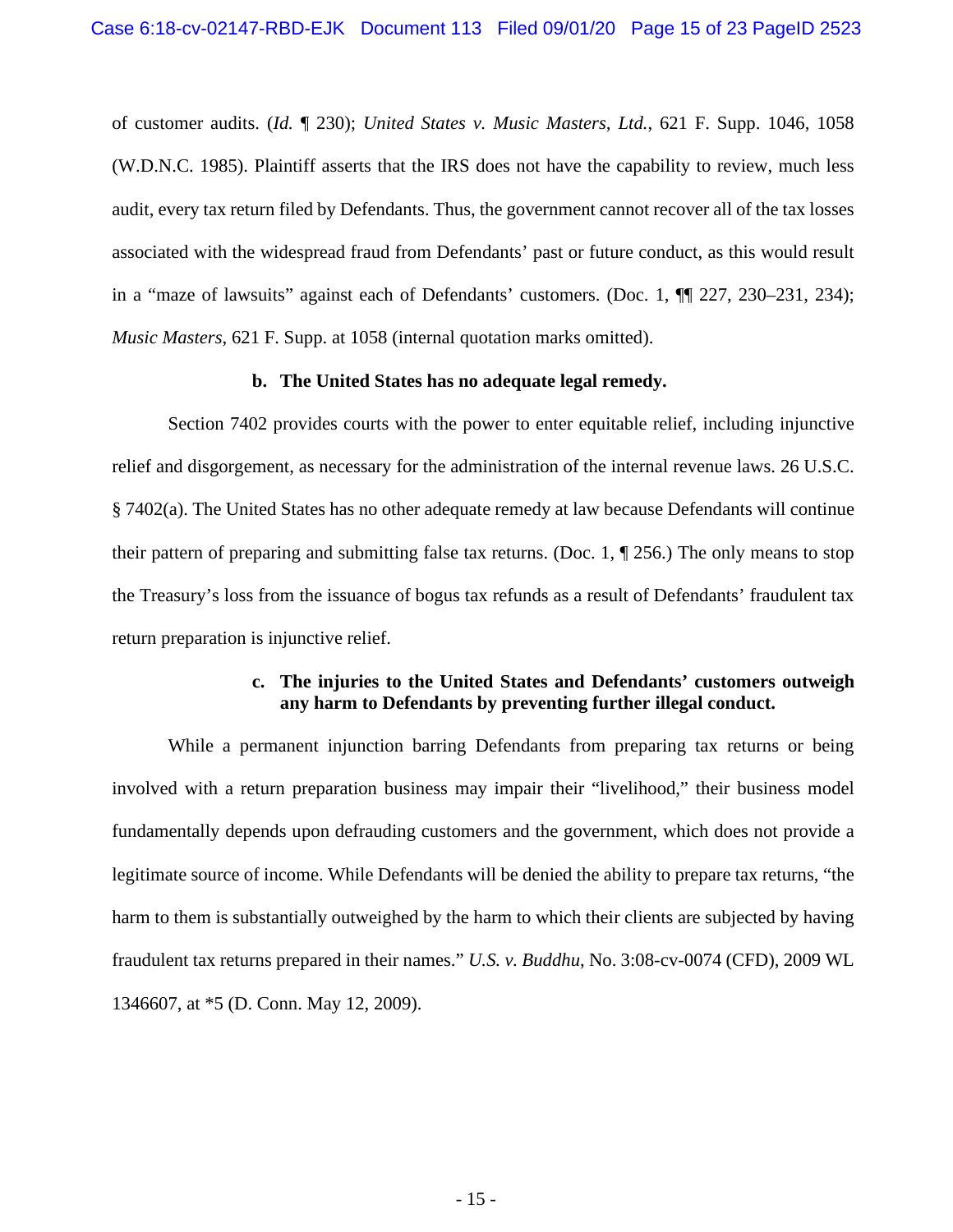# **d. An injunction benefits the public interest by protecting the Defendants' potential customers from the consequences of the Defendants' misconduct.**

Finally, a permanent injunction would serve the public interest. It would protect the public from Defendants and spare their customers from having false tax returns prepared in their names and facing potential IRS audit. *See id*. A permanent injunction would protect the public interest. (Doc. 1, ¶¶ 234, 258.) Every bogus refund claimed by the Defendants not only depletes the Treasury, but also requires the expenditure of additional resources to investigate and attempt their recovery.

### **4. Count IV - The United States is entitled to disgorgement.**

Section 7402(a) of the Internal Revenue Code grants district courts broad authority to issue orders and judgments "as may be necessary or appropriate for the enforcement of the internal revenue laws." 26 U.S.C. § 7402(a). This includes the remedy of disgorgement. *Stinson*, 239 F. Supp. 3d at 1326. "To be entitled to disgorgement, the plaintiff need only produce a reasonable approximation of the defendant's ill-gotten gains." *Id.* at 1327. "Exactitude is not a requirement; so long as the measure of disgorgement is reasonable, any risk of uncertainty should fall on the wrongdoer whose illegal conduct created that uncertainty." *Id.* (internal quotation marks omitted). The court's power to order disgorgement is not unlimited: "[i]t extends only to the amount the defendant profited from his wrongdoing." *Id.* Thus, there must be a "'relationship between the amount of disgorgement and the amount of ill-gotten gain.'" *Id.* (quoting *C.F.T.C. v. Sidoti*, 178 F.3d 1132, 1137 (11th Cir. 1999)).

The well-pled allegations of the Complaint demonstrate that Defendants unjustly enriched themselves. Thus, disgorgement is appropriate. Where, as here, a tax return preparer falsely reports business income or losses on Form Schedule C, or fabricates unreimbursed employee business expenses on a Form Schedule A, the Court may order the preparer to disgorge the fees received for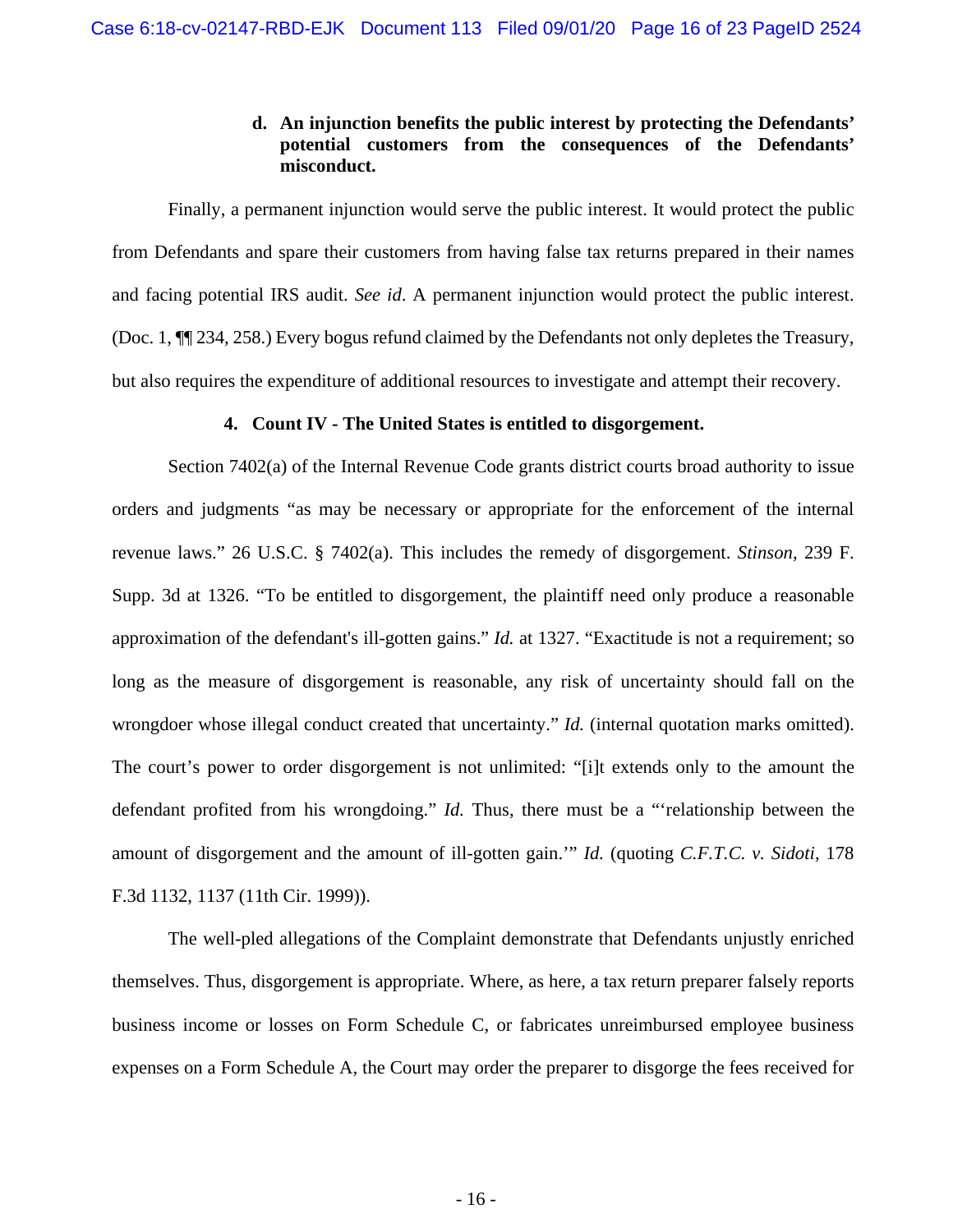the preparation of tax returns exhibiting these claims. *Stinson*, 239 F. Supp. 3d at 1329. Likewise, where a preparer falsifies claims for the EITC to generate bogus refunds, the Court may order the preparer to disgorge the fees received for returns claiming the EITC. *United States v. Barwick*, No. 6:17-cv-35-Orl-18TBS, 2018 WL 1135414, at, \*2 (M.D. Fla. Feb. 27, 2018), *report and recommendation adopted*, 2018 WL 1115701 (M.D. Fla. Feb. 27, 2018).

### **a. Advanced Tax Services and Genson Financial**

Advanced Tax Services and Genson Financial received fees for the preparation of false or fraudulent tax returns prepared at Advanced Tax Services. Plaintiff's disgorgement request is limited to the fees generated from preparing the federal income tax returns on which these Defendants, and those acting at their direction, repeatedly made false claims to unlawfully increase the customers' refunds. As demonstrated in the Complaint, these Defendants and their employees systematically and routinely prepared tax returns falsely claiming:

- (A)bogus fuel tax credits;
- (B) unreimbursed employee business expenses ("EBE") on Forms Schedule A; and
- (C)self-employed business expenses (with no reported business income) in amounts equal to or greater than \$4,000 on Forms Schedule C.

The fees that these Defendants received for tax returns that fall into these categories are therefore directly connected to their well-documented pattern of gross misconduct in preparing such returns. Accordingly, the amounts of the fees disbursed to these Defendants for tax returns making these claims is a reasonable approximation of their ill-gotten gains.

According to IRS records of tax returns filed by Advanced Tax Services and third-party records showing the tax preparation fees disbursed for those tax returns, for tax returns filed at the stores in Gainesville, Florida and on Colonial Drive in Orlando, Florida, Advanced Tax Services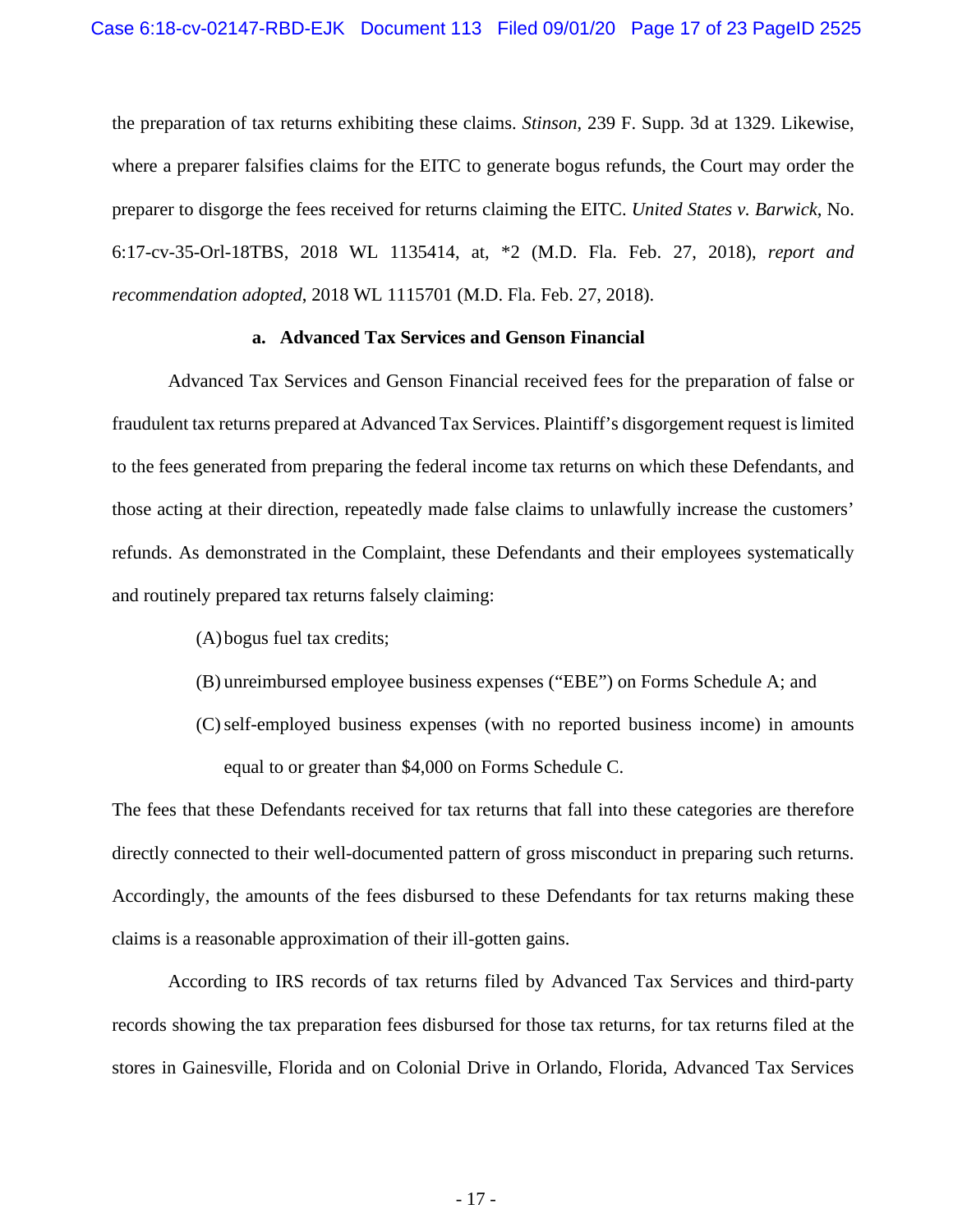and Genson Financial received ill-gotten tax preparation fees for the three categories of tax returns described above in the amounts of \$236,871.15 in 2015, \$163,569 in 2016, \$161,317 in 2017, and \$122,178 in 2018, for a total of \$683,935.15. For tax returns filed at all other Advanced Tax Services stores, Advanced Tax Services and Genson Financial received ill-gotten tax preparation fees in the amounts of \$163,653 in 2015, \$94,311 in 2016, and \$4,600 in 2018, for a total of \$262,564. Ten percent of \$262,564 totals  $$26,256.40$ .<sup>[3](#page-17-0)</sup> Thus, Plaintiff seeks disgorgement of \$710,191.55 for Advanced Tax Services and Genson Financial, jointly and severally.<sup>[4](#page-17-1)</sup>

The fees for the tax returns in the categories above prepared at the Advanced Tax Services stores located in Gainesville and on Colonial Drive in Orlando are shown in the table below:

| <b>Filing</b>   | CAT. A:                | CAT. B:                 | CAT. C:                     | <b>Total Fees for</b> |
|-----------------|------------------------|-------------------------|-----------------------------|-----------------------|
| Year            | Returns with           | <b>Returns Claiming</b> | <b>Returns Reporting No</b> | Categories A, B, and  |
|                 | <b>Fuel Tax Credit</b> | <b>EBE</b> on Schedule  | Income and $>$ \$4,000 in   | C by Year             |
|                 |                        |                         | Expenses on Schedule C      |                       |
| 2015            | \$48,969.15            | \$48,033                | \$139,869                   | \$236,871.15          |
| 2016            | \$48,515               | \$28,719                | \$86,335                    | \$163,569             |
| 2017            | \$28,717               | \$73,593                | \$59,007                    | \$161,317             |
| 2018            | \$9,334                | \$102,610               | \$10,234                    | \$122,178             |
| <b>Total by</b> | \$135,535.15           | \$252,955               | \$295,445                   | <b>GRAND TOTAL:</b>   |
| <b>Category</b> |                        |                         |                             | \$683,935.15          |

Table  $2(b)$ 

(Reinken Decl., Doc. 104-2, at ¶¶ 9, 15–16; Exs. AC, AD, AE, AF, and AG.)

The total fees, and ten percent of the total fees for tax returns prepared at Advanced Tax Services stores other than the stores located in Gainesville, Florida and on Colonial Drive in Orlando,

<span id="page-17-0"></span><sup>&</sup>lt;sup>3</sup> Plaintiff seeks 10% of these fees consistent with Marc's deposition testimony on what he personally received from tax returns prepared at these Advanced Tax Services stores. (Doc. 104 at 12, n.2.) 4 Additionally, Marc stipulated to be jointly and severally liable for any judgment entered against

<span id="page-17-1"></span>his entities, Advanced Tax Services, Inc., and Genson Financial Group, LLC. (Doc. 99 at 2–3.) Therefore, for consistency of judgments, Plaintiff seeks to have Advanced Tax Services and Genson Financial disgorge the fees that they received from the Advanced Tax Services stores in Gainesville, Florida and on Colonial Drive in Orlando, Florida, and 10% of the fees from all other Advanced Tax Services stores for the preparation of tax returns falling in Categories A, B, and C, identified above.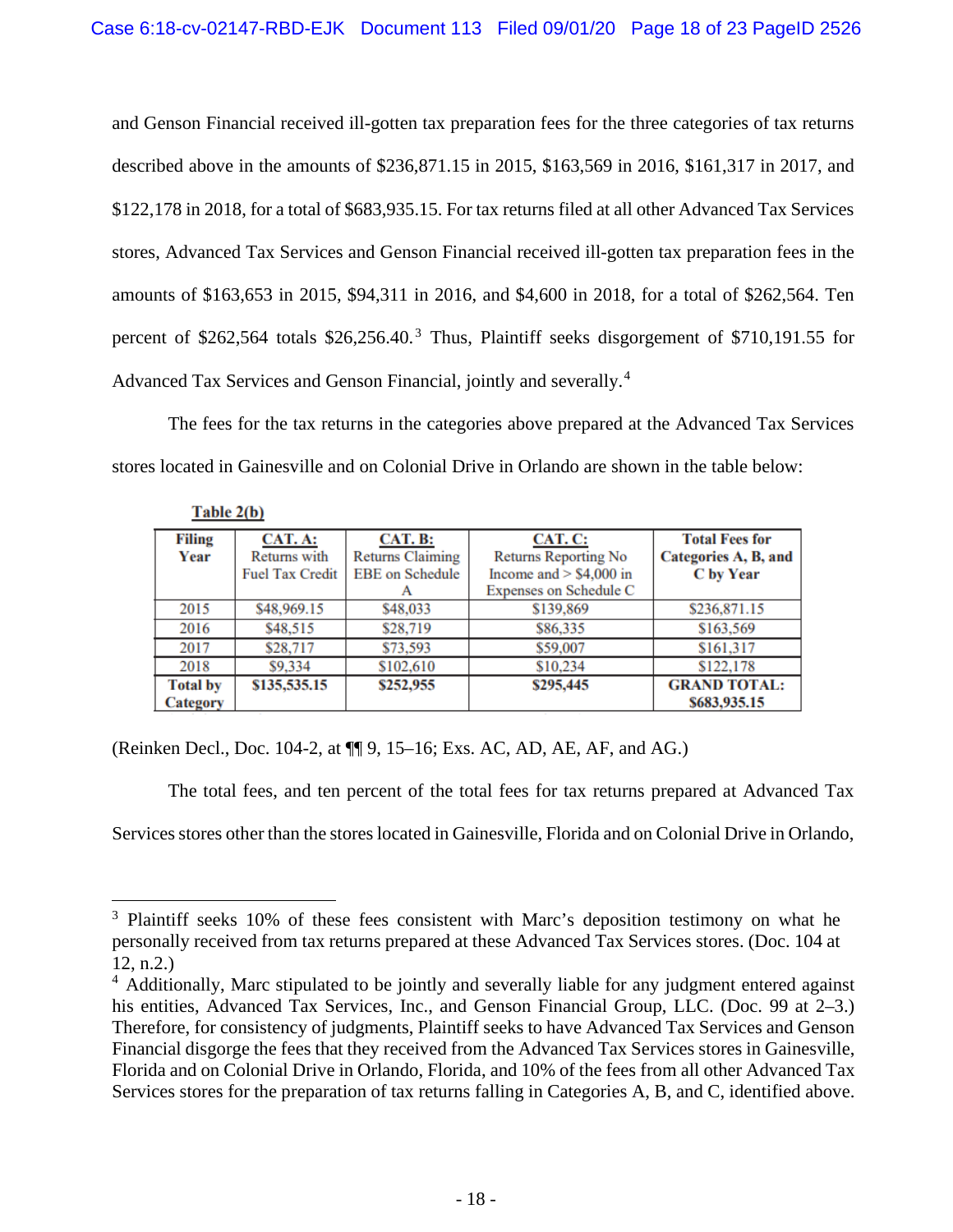|                 | Table $3(b)$           |                         |                                   |                         |                     |
|-----------------|------------------------|-------------------------|-----------------------------------|-------------------------|---------------------|
| Filing          | CAT. A:                | <b>CAT. B:</b>          | CAT. C:                           | <b>Total Fees</b>       | 10% of the Total    |
| Year            | Returns with           | <b>Returns Claiming</b> | Returns Reporting No Income and   | for Cat. A,             | Fees for Cat. A, B, |
|                 | <b>Fuel Tax Credit</b> | EBE on Sch. A           | $>$ \$4,000 in Expenses on Sch. C | <b>B</b> , and <b>C</b> | and C by Year       |
| 2015            | \$110,032              | \$18,185                | \$35,436                          | \$163,653               | \$16,365.30         |
| 2016            | \$55,109               | \$15,275                | \$23,927                          | \$94,311                | \$9,431.10          |
| $2017^3$        | S0                     | S <sub>0</sub>          | S0                                | S <sub>0</sub>          | S0                  |
| 2018            | \$550                  | \$2,050                 | \$2,000                           | \$4,600                 | <b>\$460</b>        |
| <b>Total by</b> | \$165,691              | \$35,510                | \$61,363                          | \$262,564               | <b>GRAND TOTAL:</b> |
| <b>Category</b> |                        |                         |                                   |                         | \$26,256.40         |

Florida for the tax returns filed in Categories A–C are shown in the table below:

(Doc. 104-2, ¶¶ 9, 18; Exs. AC, AD, AE, and AG.)

There is no overlap of tax returns in Categories A, B, and C as identified in the tables above; each category contains separate and distinct tax returns and related fees. (Doc. 104-2,  $\P\P$  11, 15–20.)

### **b. Lamoute and Pierre**

Lamoute and Pierre received a portion of the tax preparation fees associated with the preparation of tax returns from 2015 through 2018. Plaintiff's disgorgement request is limited to income related to preparing federal income tax returns that fall into at least one of the following four discrete categories of returns on which these Defendants repeatedly made false claims as necessary to unlawfully increase the customers' refunds. The evidence shows that these Defendants systematically and routinely prepared tax returns falsely claiming:

- (A)bogus fuel tax credits;
- (B) unreimbursed employee business expenses ("EBE") on Forms Schedule A;
- (C)self-employed business expenses (with no reported business income) in amounts equal to or greater than \$4,000 on Forms Schedule C; and
- (D) the Earned Income Tax Credit.

The amounts that these Defendants received for preparing tax returns that fall into these categories are directly connected to their well-documented pattern of gross misconduct in preparing such returns. Accordingly, the percentage of the salaries or commissions paid to these Defendants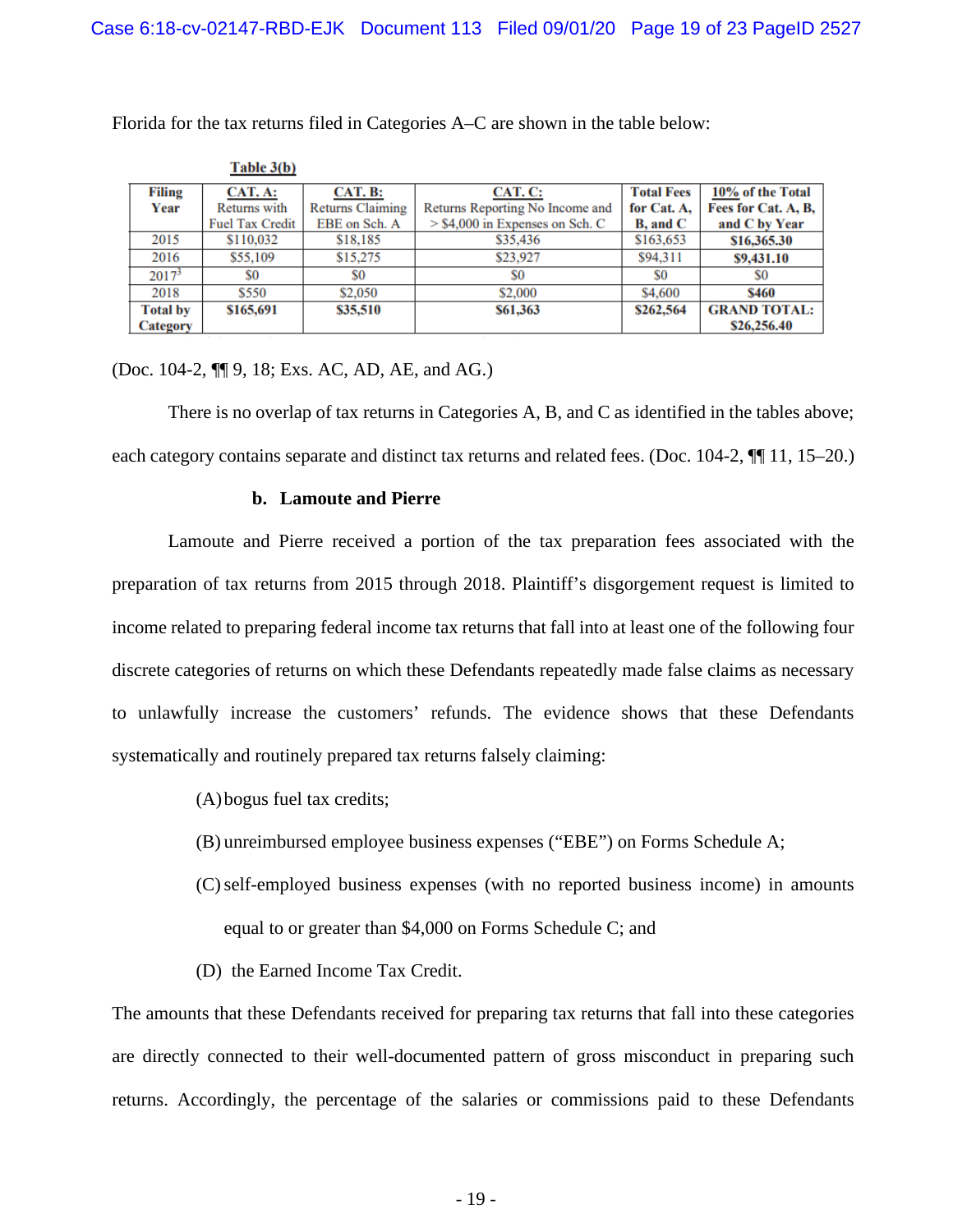commensurate with the percentage of tax returns that they prepared making these false claims is a reasonable approximation of their ill-gotten gains.

According to IRS records of tax returns identifying Lamoute and Pierre as the paid preparers, and Forms 1099 and third-party bank records showing the amounts paid to Lamoute and Pierre, Lamoute received ill-gotten gains for the four categories of tax returns described above in the amounts of \$35,662.81, while Pierre received ill-gotten gains for the four categories of tax returns described above in the amount of \$51,191.96.

For Lamoute, the amount Plaintiff requests is supported as follows:

| Filing | <b>Total</b>       | <b>CAT. A:</b>  | <b>CAT. B:</b>     | CAT. C:                   | CAT. D:                 | <b>Total Number</b>  |
|--------|--------------------|-----------------|--------------------|---------------------------|-------------------------|----------------------|
| Year   | <b>Returns</b>     | Returns         | Returns            | Returns with Sch. C       | <b>Returns Claiming</b> | and                  |
|        | $\mathbf{Filed}^2$ | with            | Claiming           | reporting no income but   | the EITC (but not       | <b>Percentage of</b> |
|        |                    | bogus           | <b>EBE</b> on Form | \$4,000 or more in        | claiming fuel tax       | <b>Tax Returns</b>   |
|        |                    | <b>Fuel Tax</b> | Schedule A         | expenses Returns          | credits, Sch. A EBE,    | <b>Falling into</b>  |
|        |                    | Credits         | (but not           | Claiming the EITC (but    | or \$4,000 or more in   | Categories A,        |
|        |                    |                 |                    |                           |                         |                      |
|        |                    |                 | claiming fuel      | not claiming fuel tax     | expenses, with no       | B, C, and D          |
|        |                    |                 | tax credits)       | credits or EBE on Sch. A) | income, on Sch. C)      |                      |
| 2015   | 106                | 28              | 29                 |                           | 37                      | $95(89.6\%)$         |
| 2016   | 175                | 21              | 45                 |                           | 97                      | 163 (93.1%)          |
| 2017   | 202                | 39              | 58                 |                           | 88                      | 192 (95%)            |
| 2018   | 121                | 19              | 61                 |                           | 36                      | 119 (98.3%)          |

Table 1(a): Tax Returns Identifying Lamoute as the Paid Preparer

(Reinken Decl., Doc. 107-3, ¶¶ 2-8, Exs. G, H, I, and J; Poole Decl., Doc. 107-2, ¶¶ 4-8, Exs. C, D,

E, and F.)

| Table 1(b): Income to Lamoute for Tax Returns in Categories A, B, C, and D |  |
|----------------------------------------------------------------------------|--|
|----------------------------------------------------------------------------|--|

| Filing | TOTAL    | PERCENTAGE OF TAX                | <b>INCOME IN PROPORTION TO TAX</b>   |
|--------|----------|----------------------------------|--------------------------------------|
| Year   | INCOME   | <b>RETURNS FALLING IN</b>        | <b>RETURNS FALLING IN CATEGORIES</b> |
|        | BY YEAR  | <b>CATEGORIES A, B, C, AND D</b> | A, B, C, AND D BY YEAR               |
| 2015   | \$8,580  | 89.6%                            | \$7,687.68                           |
| 2016   | \$4,825  | 93.1%                            | \$4,492.08                           |
| 2017   | \$11,940 | 95%                              | \$11,343                             |
| 2018   | \$12,350 | 98.3%                            | \$12,140.05                          |
| Total  | \$37,695 |                                  | <b>GRAND TOTAL: \$35,662.81</b>      |

(Applegate Decl., Doc. 107-1, ¶¶ 3-4, Exs. K, L, M; Marc Dep., Doc. 107-14, 154:3–155:8, 155:22-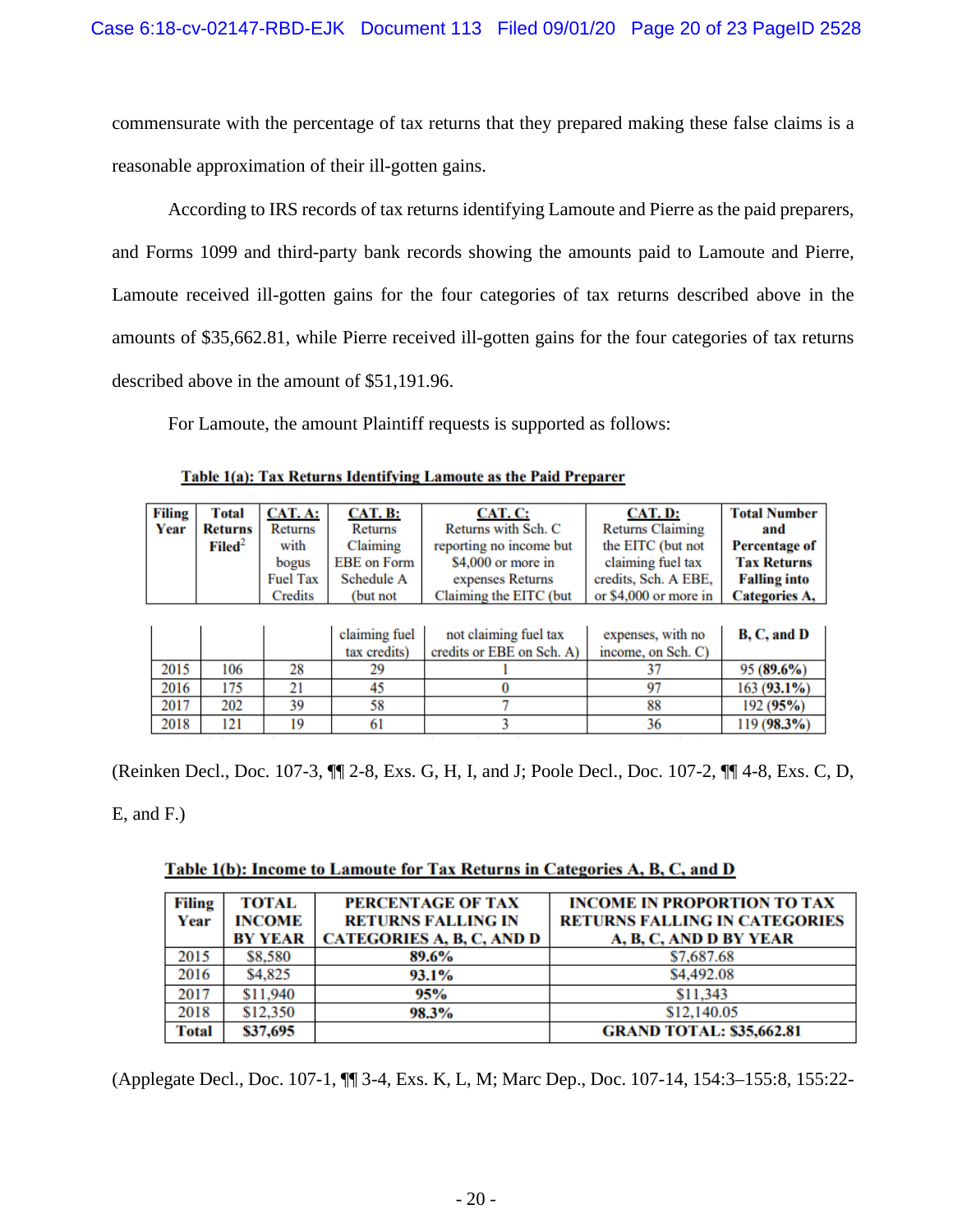156:4; Doc. 107-15.)

For Pierre, the amount Plaintiff requests is supported as follows:

| Filing | <b>Total</b>       | CAT. A:         | <b>CAT. B:</b>      | CAT. C:                 | CAT. D:               | Total                |
|--------|--------------------|-----------------|---------------------|-------------------------|-----------------------|----------------------|
| Year   | Returns            | Returns         | Returns             | Returns with Sch. C     | Returns Claiming the  | <b>Number and</b>    |
|        | Filed <sup>4</sup> | with            | <b>Claiming EBE</b> | reporting no income but | EITC (but not         | <b>Percentage of</b> |
|        |                    | bogus           | on Form             | \$4,000 or more in      | claiming fuel tax     | <b>Tax Returns</b>   |
|        |                    | <b>Fuel Tax</b> | Schedule A          | expenses Returns        | credits, Sch. A EBE,  | <b>Falling into</b>  |
|        |                    | Credits         | (but not            | Claiming the EITC (but  | or \$4,000 or more in | Categories A.        |
|        |                    |                 | claiming fuel       | not claiming fuel tax   | expenses, with no     | B, C, and D          |

### Table 2(a): Tax Returns Identifying Pierre as the Paid Preparer

|      |                 |    | tax credits) | credits or EBE on Sch. A) | income, on Sch. C) |             |
|------|-----------------|----|--------------|---------------------------|--------------------|-------------|
| 2015 | 150             |    |              |                           |                    | 144 (96%)   |
| 2016 | 203             |    |              |                           | 109                | 194 (95.5%) |
| 2017 | 215             | 44 |              |                           | 120                | 210(97.6%)  |
| 2018 | <b>AND</b><br>- |    |              |                           |                    | 70 (97.2%)  |

(Reinken Decl., Doc. 107-3, ¶¶ 2–6, 9–10, Exs. G, H, I, and J; Poole Decl., Doc. 107-2, ¶¶ 4-8, Exs.

C, D, E, and F.)

Table 2(b): Income to Pierre for Tax Returns in Categories A, B, C, and D

| Filing       | TOTAL          | PERCENTAGE OF TAX         | <b>INCOME IN PROPORTION TO TAX</b>   |
|--------------|----------------|---------------------------|--------------------------------------|
| Year         | INCOME         | <b>RETURNS FALLING IN</b> | <b>RETURNS FALLING IN CATEGORIES</b> |
|              | <b>BY YEAR</b> | CATEGORIES A, B, C, AND D | A, B, C, AND D BY YEAR               |
| 2015         | \$4,580        | 96%                       | \$4,396.80                           |
| 2016         | \$15,000       | 95.5%                     | \$14,325                             |
| 2017         | \$17,036.40    | 97.6%                     | \$16,627.53                          |
| 2018         | \$15,842.63    | 97.2%                     | \$15,842.63                          |
| <b>Total</b> | \$52,459.03    |                           | <b>GRAND TOTAL: \$51,191.96</b>      |

(Doc. 107-1, ¶¶ 3–4, Exs. N, O, P; Doc. 107-13.)

Further, there is no overlap of tax returns in Categories A, B, C, and D, as identified in Tables

1(a) and 2(a). (Doc. 107-3,  $\P$  $[$  5–8.)

Accordingly, I respectfully recommend that the proposed disgorgement amounts requested by Plaintiff as to each of the remaining four Defendants be accepted as a reasonable approximation of their ill-gotten gains.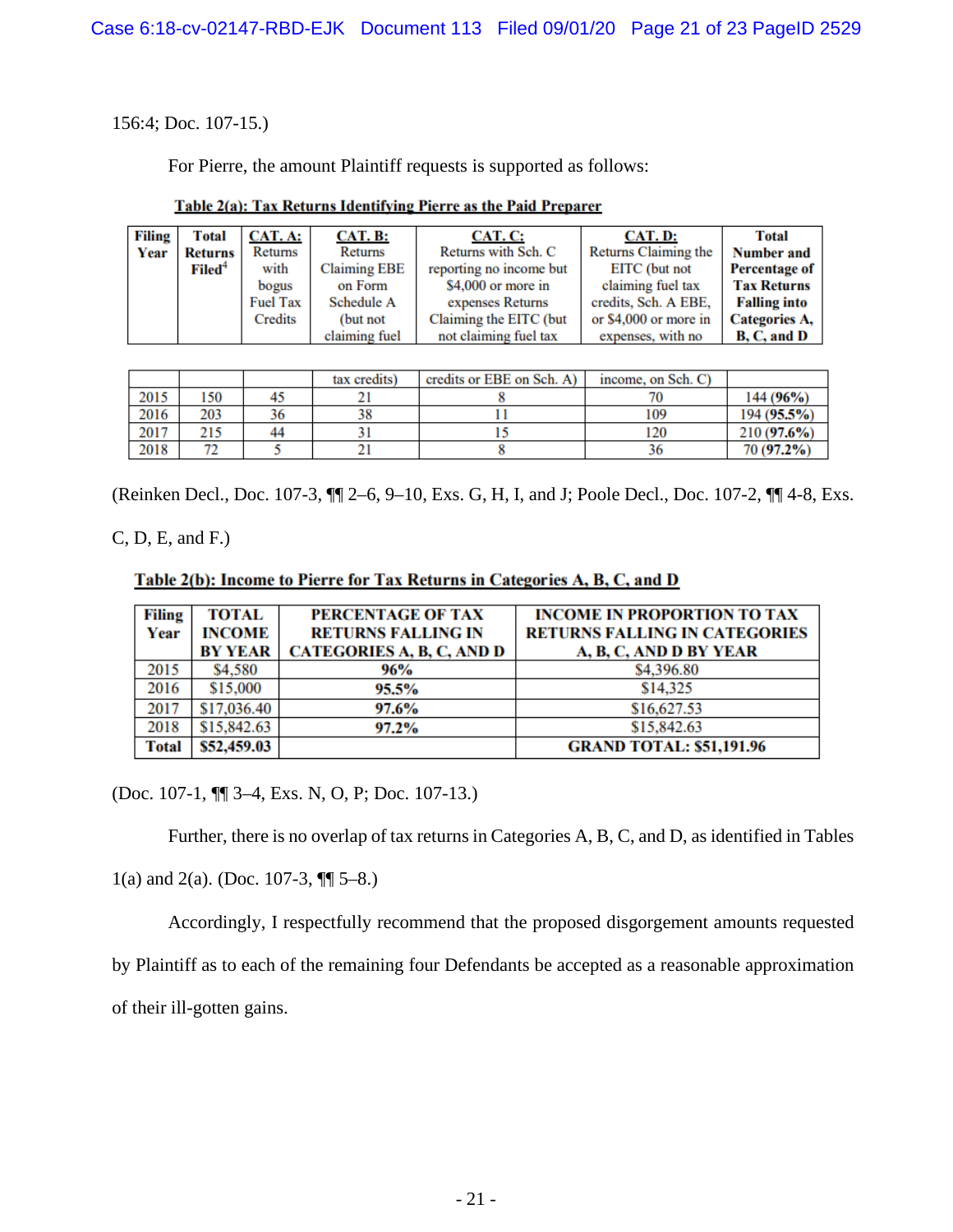## **IV. RECOMMEDATION**

Upon consideration of the foregoing, I **RESPECTFULLY RECOMMEND** that the Court:

- 1. **GRANT** Plaintiff's Motion for Default Judgment Against Advanced Tax Services, Inc., and Genson Financial Group, LLC (Doc. 104) as follows:
	- a. Enter the proposed permanent injunction against Advanced Tax Services, Inc., and Genson Financial Group, LLC, as submitted by Plaintiff (Doc. 104-4); and
	- b. Find that judgment should be entered against Advanced Tax Services, Inc., and Genson Financial Group, LLC, jointly and severally, in the amount of **\$710,191.55**.
- 2. **GRANT** Plaintiff's Motion for Default Judgment Against Lenorris Lamoute and Dosuld Pierre (Doc. 107) as follows:
	- a. Enter the proposed permanent injunction against Lenorris Lamoute and Dosuld Pierre, as submitted by the Plaintiff (Doc. 107-16); and
	- b. Find that judgment should be entered against Lenorris Lamoute in the amount of **\$35,662.81** and against Dosuld Pierre in the amount of **\$51,191.96**.
- 3. **DIRECT** the Clerk of Court to enter judgment accordingly, and thereafter, close the case.

#### **NOTICE TO PARTIES**

A party has **fourteen days** from this date to file written objections to the Report and Recommendation's factual findings and legal conclusions. A party's failure to file written objections waives that party's right to challenge on appeal any unobjected-to factual finding or